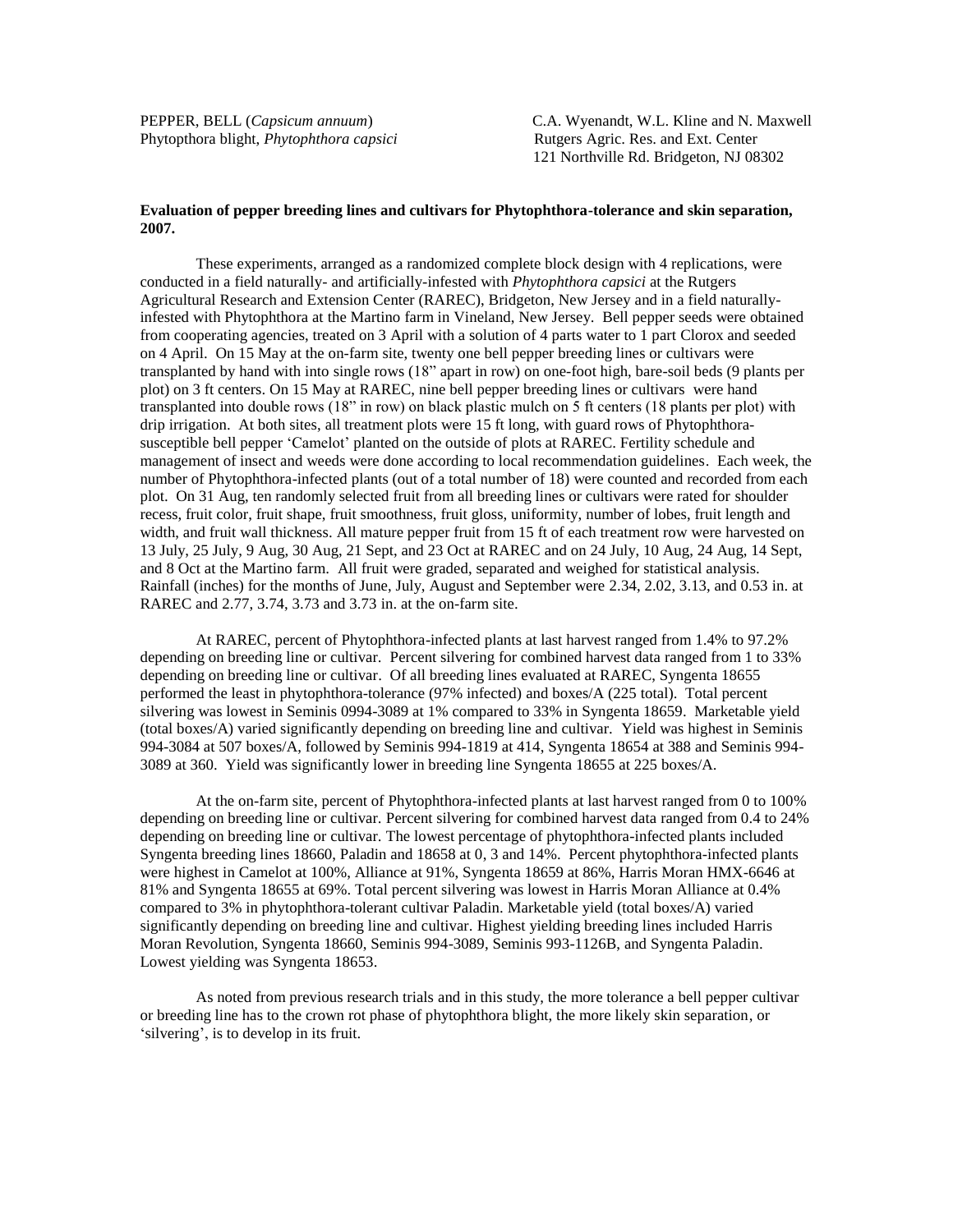|                        |           | Marketable     |            |           | Silvering      | Total     |           |                |
|------------------------|-----------|----------------|------------|-----------|----------------|-----------|-----------|----------------|
| Cultivar <sup>2</sup>  | No. Fruit | Wt. Fruit (lb) | Boxes/acre | No. Fruit | Wt. Fruit (lb) | Percent   | No. Fruit | Wt. Fruit (lb) |
| Alliance               | 19.5      | 7.0            | 269.0      | 0.3       | 0.1            | 1.1       | 24.5      | 7.8            |
| Aristotle (X3R)        | 13.8      | 5.5            | 209.4      | 0.3       | 0.1            | 5.0       | 16.3      | 5.7            |
| Camelot                | 17.5      | 7.2            | 274.8      | 0.0       | 0.0            | 0.0       | 23.3      | 8.2            |
| Revolution             | 19.3      | 8.0            | 307.4      | 0.3       | 0.2            | 1.1       | 28.5      | 10.0           |
| Paladin                | 22.8      | 8.9            | 342.0      | 1.0       | 0.4            | 4.2       | 26.3      | 9.7            |
| E41-1855 (2002d)       | 13.5      | 4.2            | 159.5      | 0.5       | 0.2            | 16.7      | 18.8      | 5.1            |
| 0994-3089              | 19.0      | 7.4            | 284.4      | 0.0       | 0.0            | 0.0       | 20.3      | 7.7            |
| 0993-1126B             | 18.8      | 7.7            | 294.0      | 1.3       | 0.5            | 5.9       | 21.0      | 8.4            |
| 0994-3084              | 20.3      | 7.9            | 303.6      | 0.0       | 0.0            | 0.0       | 26.8      | 9.1            |
| 0994-1819              | 16.3      | 6.9            | 263.2      | 1.3       | 0.4            | 7.2       | 18.0      | 7.5            |
| 18651                  | 12.8      | 5.2            | 197.9      | 1.0       | 0.5            | 5.2       | 14.5      | 5.8            |
| 18652                  | 16.8      | 6.0            | 228.7      | 1.0       | 0.2            | 8.3       | 20.3      | 6.5            |
| 18653                  | 15.0      | 6.1            | 234.4      | 0.3       | 0.2            | 2.1       | 22.8      | 8.0            |
| 18654                  | 9.5       | 4.4            | 167.2      | 1.0       | 0.4            | 7.9       | 20.5      | 6.7            |
| 18655                  | 18.8      | 7.4            | 284.4      | 1.0       | 0.4            | 6.5       | 23.3      | 8.3            |
| 18656                  | 12.0      | 4.8            | 184.5      | 0.8       | 0.2            | 4.8       | 20.8      | 6.9            |
| 18658                  | 11.5      | 4.8            | 182.5      | 0.3       | 0.1            | 1.8       | 15.3      | 5.3            |
| 18659                  | 17.3      | 7.4            | 284.4      | 1.0       | 0.3            | 5.1       | 25.0      | 9.8            |
| 18660                  | 20.5      | 9.2            | 353.5      | 0.3       | 0.1            | 2.1       | 24.8      | 10.2           |
| HMX-6646               | 16.0      | 6.5            | 249.8      | 0.0       | 0.0            | 0.0       | 22.8      | 8.0            |
| Declaration (HMX-7648) | 15.0      | 5.7            | 217.1      | 0.0       | 0.0            | 0.0       | 17.5      | 6.3            |
| P-value                | <b>NS</b> | NS.            | NS.        | <b>NS</b> | <b>NS</b>      | <b>NS</b> | NS.       | <b>NS</b>      |

Table 1. Number, weight, and yield of marketable fruit, number, weight and percentage of silvered fruit, and number and weight of total fruit for harvest 1 at Martino in 2007.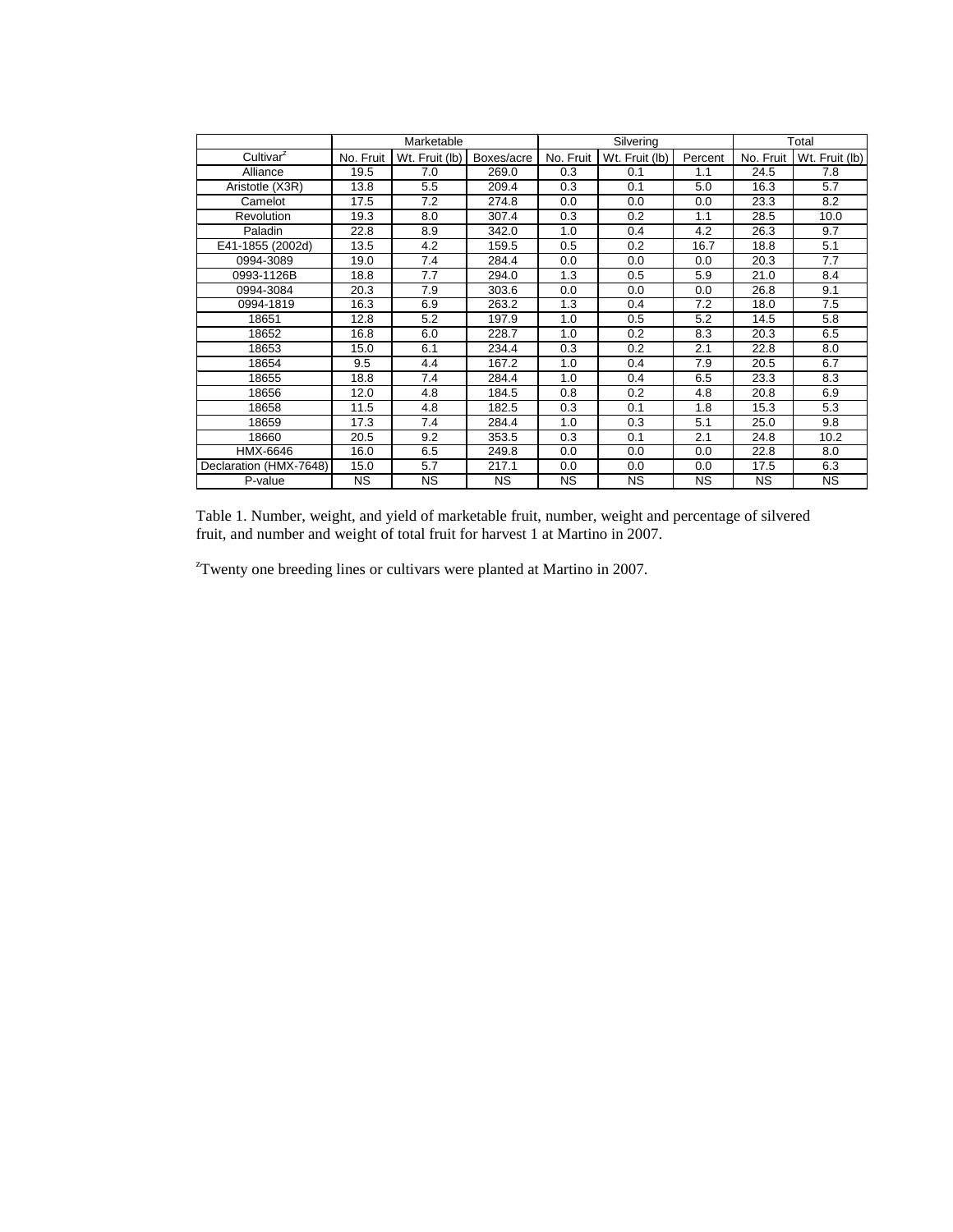|                        |           | Marketable     |            |           | Silvering      | Total     |           |                |
|------------------------|-----------|----------------|------------|-----------|----------------|-----------|-----------|----------------|
| Cultivar <sup>2</sup>  | No. Fruit | Wt. Fruit (lb) | Boxes/acre | No. Fruit | Wt. Fruit (lb) | Percent   | No. Fruit | Wt. Fruit (lb) |
| Alliance               | 8.3       | 3.6            | 136.4      | 0.0       | 0.0            | 0.0       | 12.5      | 5.0            |
| Aristotle (X3R)        | 13.0      | 6.3            | 242.7      | 0.0       | 0.0            | 0.0       | 16.3      | 7.4            |
| Camelot                | 8.0       | 4.2            | 161.0      | 0.0       | 0.0            | 0.0       | 9.8       | 4.7            |
| <b>Revolution</b>      | 12.8      | 6.1            | 236.0      | 0.0       | 0.0            | 0.0       | 16.3      | 7.0            |
| Paladin                | 8.8       | 3.2            | 121.5      | 0.5       | 0.2            | 2.9       | 10.3      | 3.5            |
| E41-1855 (2002d)       | 17.8      | 6.7            | 255.6      | 0.0       | 0.0            | 0.0       | 25.5      | 8.2            |
| 0994-3089              | 17.0      | 8.0            | 307.1      | 0.0       | 0.0            | 0.0       | 20.3      | 8.7            |
| 0993-1126B             | 9.5       | 5.0            | 192.2      | 1.0       | 0.5            | 7.2       | 12.0      | 5.9            |
| 0994-3084              | 7.3       | 3.6            | 138.9      | 0.0       | 0.0            | 0.0       | 13.3      | 5.2            |
| 0994-1819              | 17.8      | 8.6            | 329.5      | 0.5       | 0.3            | 1.7       | 25.5      | 10.9           |
| 18651                  | 17.8      | 7.9            | 303.6      | 0.8       | 0.3            | 4.5       | 22.5      | 9.4            |
| 18652                  | 11.8      | 4.4            | 167.5      | 0.3       | 0.1            | 1.1       | 17.0      | 5.6            |
| 18653                  | 10.8      | 4.8            | 183.3      | 0.5       | 0.2            | 5.5       | 15.8      | 6.0            |
| 18654                  | 14.5      | 6.8            | 260.2      | 1.0       | 0.5            | 6.1       | 23.8      | 8.9            |
| 18655                  | 4.5       | 1.8            | 70.2       | 1.5       | 0.8            | 21.4      | 8.3       | 3.3            |
| 18656                  | 8.8       | 4.0            | 154.2      | 1.0       | 0.5            | 10.0      | 15.0      | 5.5            |
| 18658                  | 12.3      | 5.8            | 221.2      | 1.0       | 0.5            | 5.8       | 21.3      | 8.7            |
| 18659                  | 8.5       | 4.3            | 163.4      | 0.0       | 0.0            | 0.0       | 12.3      | 5.3            |
| 18660                  | 8.8       | 4.3            | 165.3      | 2.3       | 1.1            | 18.7      | 13.0      | 5.8            |
| HMX-6646               | 8.3       | 3.3            | 126.6      | 0.3       | 0.1            | 2.1       | 15.0      | 5.0            |
| Declaration (HMX-7648) | 10.8      | 5.4            | 209.2      | 0.3       | 0.1            | 1.1       | 14.3      | 6.2            |
| P-value                | <b>NS</b> | <b>NS</b>      | <b>NS</b>  | <b>NS</b> | <b>NS</b>      | <b>NS</b> | NS.       | <b>NS</b>      |

Table 2. Number, weight, and yield of marketable fruit, number, weight and percentage of silvered fruit, and number and weight of total fruit for harvest 2 at Martino in 2007.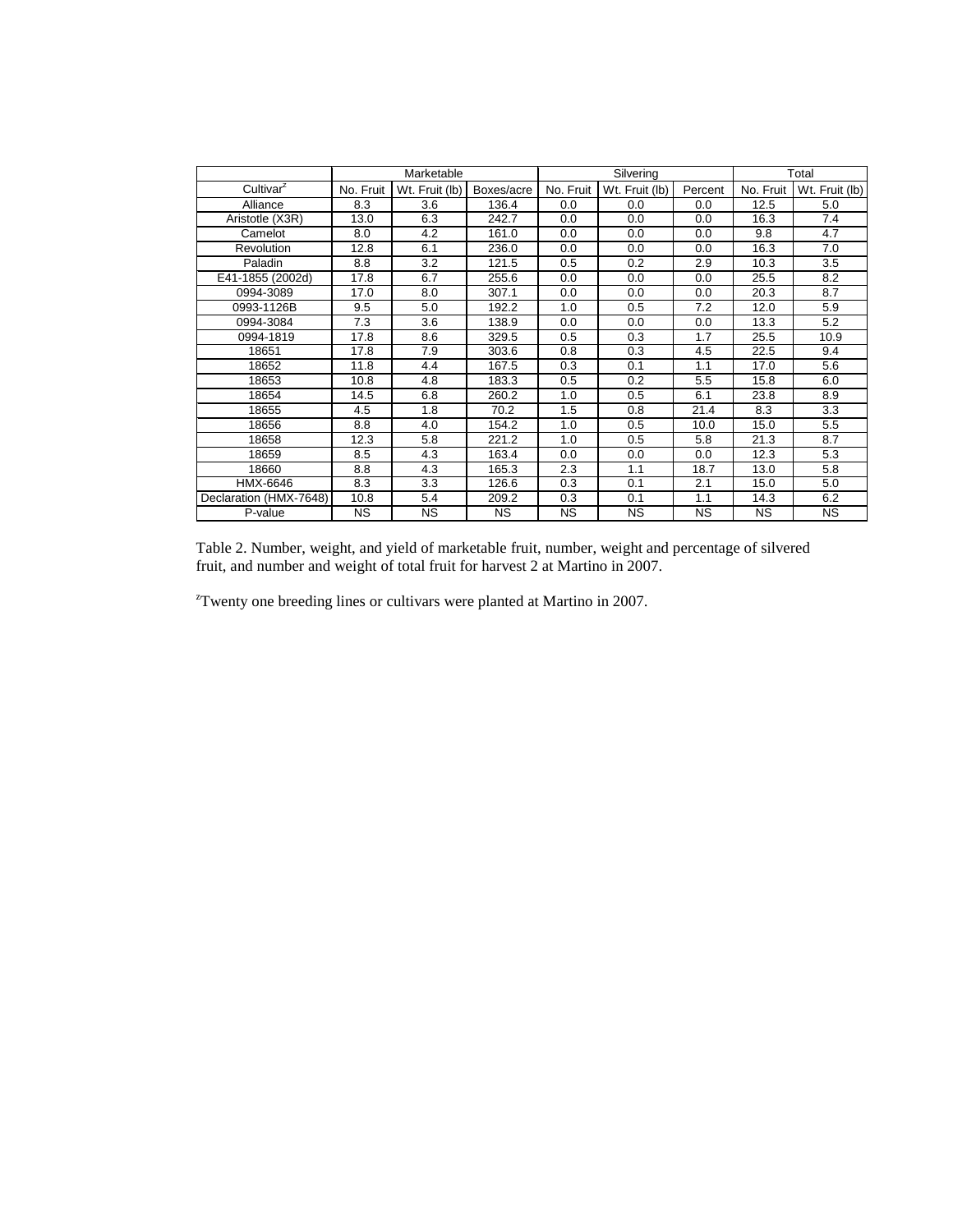|                        |           | Marketable     |            |           | Silvering      |         | Total     |                |
|------------------------|-----------|----------------|------------|-----------|----------------|---------|-----------|----------------|
| Cultivar <sup>2</sup>  | No. Fruit | Wt. Fruit (lb) | Boxes/acre | No. Fruit | Wt. Fruit (lb) | Percent | No. Fruit | Wt. Fruit (lb) |
| Alliance               | 7.0       | 2.5            | 94.2       | 0.0       | 0.0            | 0.0     | 9.5       | 2.8            |
| Aristotle (X3R)        | 6.8       | 2.5            | 96.1       | 0.5       | 0.2            | 7.5     | 9.0       | 3.1            |
| Camelot                | 1.8       | 0.5            | 19.2       | 0.5       | 0.1            | 33.3    | 3.0       | 0.7            |
| Revolution             | 4.3       | 1.6            | 59.6       | 1.5       | 0.5            | 21.9    | 6.5       | 2.2            |
| Paladin                | 3.8       | 1.4            | 53.8       | 4.0       | 1.1            | 51.8    | 9.0       | 2.6            |
| E41-1855 (2002d)       | 10.0      | 3.0            | 113.4      | 1.5       | 0.4            | 14.0    | 16.0      | 3.8            |
| 0994-3089              | 5.3       | 2.1            | 80.7       | 0.0       | 0.0            | 0.0     | 5.8       | 2.2            |
| 0993-1126B             | 6.0       | 2.4            | 90.3       | 2.5       | 0.9            | 23.2    | 9.5       | 3.4            |
| 0994-3084              | 3.8       | 1.5            | 55.7       | 3.5       | 1.2            | 47.7    | 9.5       | 3.0            |
| 0994-1819              | 3.8       | 1.7            | 65.3       | 4.3       | 1.5            | 32.6    | 9.5       | 3.7            |
| 18651                  | 3.0       | 1.0            | 36.5       | 2.3       | 0.7            | 43.3    | 6.0       | 1.8            |
| 18652                  | 4.5       | 1.4            | 53.8       | 1.8       | 0.6            | 26.8    | 6.8       | 2.1            |
| 18653                  | 6.0       | 2.7            | 101.8      | 3.0       | 1.1            | 19.4    | 14.3      | 4.5            |
| 18654                  | 5.0       | 1.7            | 63.4       | 0.8       | 0.2            | 5.8     | 9.5       | 2.4            |
| 18655                  | 5.3       | 1.8            | 69.2       | 2.8       | 0.7            | 34.4    | 9.3       | 3.0            |
| 18656                  | 4.3       | 1.6            | 59.6       | 2.8       | 1.3            | 43.1    | 8.8       | 3.1            |
| 18658                  | 4.8       | 1.7            | 63.4       | 2.3       | 0.8            | 25.4    | 9.5       | 2.9            |
| 18659                  | 3.5       | 1.1            | 40.4       | 5.3       | 1.8            | 53.2    | 11.0      | 3.4            |
| 18660                  | 3.5       | 1.4            | 51.9       | 3.3       | 1.0            | 49.7    | 8.5       | 2.7            |
| HMX-6646               | 6.8       | 2.5            | 94.2       | 1.3       | 0.4            | 20.8    | 10.8      | 3.5            |
| Declaration (HMX-7648) | 3.8       | 1.4            | 53.8       | 0.3       | 0.2            | 4.2     | 7.5       | 2.2            |
| P-value                | <b>NS</b> | <b>NS</b>      | <b>NS</b>  | <b>NS</b> | <b>NS</b>      | 0.0142  | <b>NS</b> | <b>NS</b>      |

Table 3. Number, weight, and yield of marketable fruit, number, weight and percentage of silvered fruit, and number and weight of total fruit for harvest 3 at Martino in 2007.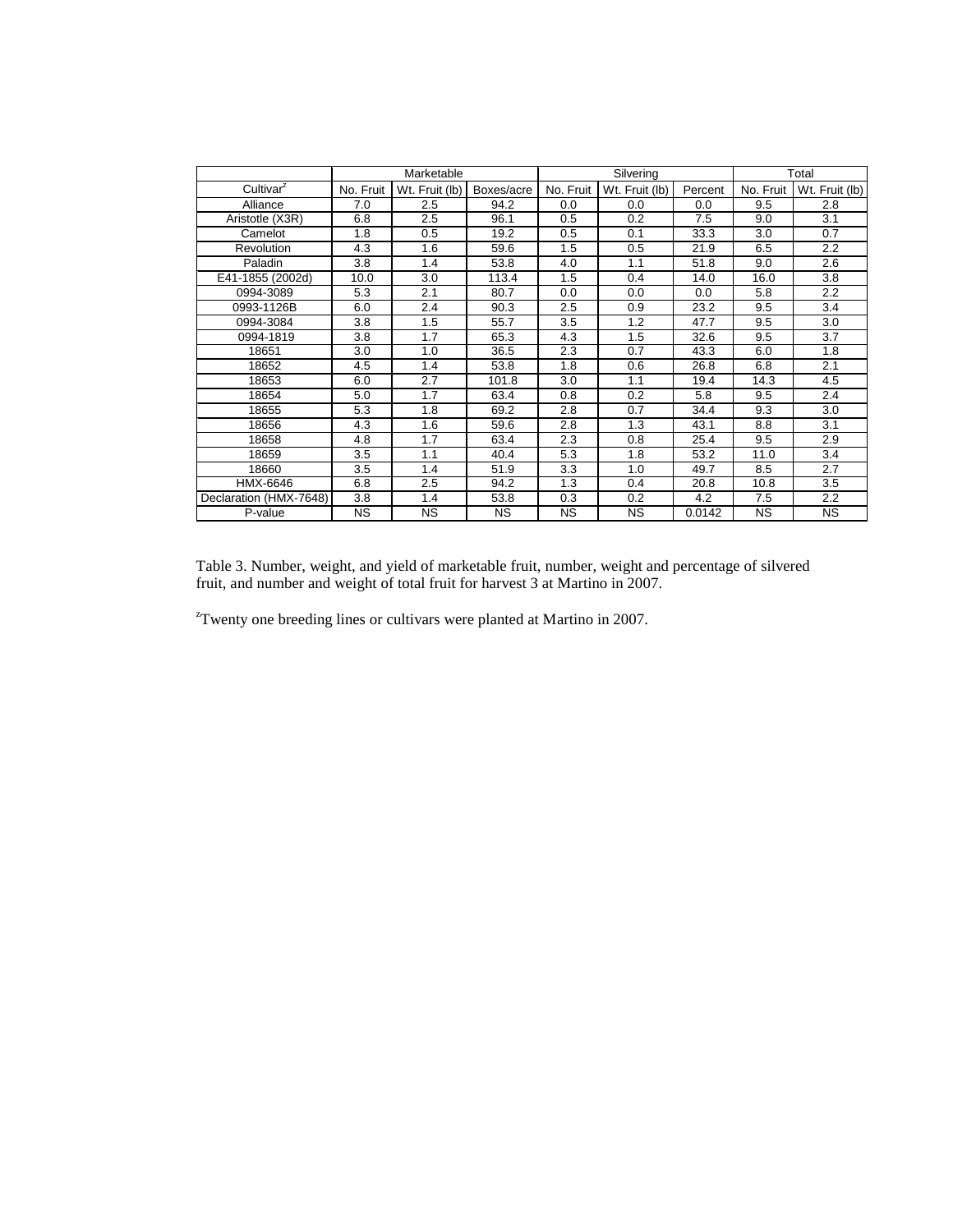|                        |           | Marketable     |            |           | Silvering      |          | Total     |                |
|------------------------|-----------|----------------|------------|-----------|----------------|----------|-----------|----------------|
| Cultivar <sup>2</sup>  | No. Fruit | Wt. Fruit (lb) | Boxes/acre | No. Fruit | Wt. Fruit (lb) | Percent  | No. Fruit | Wt. Fruit (lb) |
| Alliance               | 26.0      | 9.1            | 349.7      | 0.5       | 0.2            | 1.2      | 39.8      | 12.3           |
| Aristotle (X3R)        | 16.3      | 5.6            | 213.3      | 7.8       | 2.9            | 34.0     | 30.0      | 9.7            |
| Camelot                | 11.3      | 3.7            | 140.3      | 0.5       | 0.2            | 3.8      | 35.8      | 6.4            |
| Revolution             | 40.0      | 14.7           | 564.9      | 2.8       | 1.0            | 5.8      | 57.0      | 19.3           |
| Paladin                | 34.5      | 10.1           | 388.1      | 16.5      | 5.7            | 32.5     | 61.0      | 17.6           |
| E41-1855 (2002d)       | 20.3      | 6.2            | 236.3      | 1.8       | 0.5            | 8.3      | 40.0      | 9.7            |
| 0994-3089              | 25.0      | 8.4            | 322.8      | 0.3       | 0.1            | 0.9      | 39.8      | 10.7           |
| 0993-1126B             | 34.8      | 11.8           | 453.5      | 9.5       | 3.7            | 21.0     | 57.8      | 18.3           |
| 0994-3084              | 34.5      | 12.3           | 472.7      | 3.3       | 1.2            | 9.9      | 61.5      | 17.3           |
| 0994-1819              | 20.0      | 7.1            | 272.8      | 9.3       | 3.1            | 31.6     | 39.5      | 12.1           |
| 18651                  | 15.3      | 4.8            | 184.5      | 9.0       | 2.8            | 36.6     | 36.5      | 9.7            |
| 18652                  | 17.0      | 5.0            | 192.1      | 6.8       | 2.2            | 30.1     | 29.0      | 8.2            |
| 18653                  | 13.8      | 4.1            | 157.6      | 7.0       | 2.1            | 31.3     | 35.8      | 8.6            |
| 18654                  | 16.0      | 5.2            | 197.9      | 7.3       | 2.3            | 30.6     | 35.3      | 9.4            |
| 18655                  | 18.0      | 5.5            | 209.4      | 6.8       | 2.2            | 25.4     | 36.0      | 10.0           |
| 18656                  | 19.5      | 7.3            | 278.6      | 6.8       | 2.2            | 26.6     | 39.5      | 11.3           |
| 18658                  | 21.0      | 7.0            | 269.0      | 8.8       | 3.4            | 30.6     | 44.3      | 12.9           |
| 18659                  | 18.5      | 6.3            | 242.1      | 11.5      | 4.1            | 38.7     | 39.8      | 12.2           |
| 18660                  | 37.8      | 13.0           | 497.7      | 14.8      | 5.7            | 28.1     | 65.3      | 21.6           |
| HMX-6646               | 22.3      | 7.7            | 295.9      | 5.3       | 2.2            | 18.6     | 44.5      | 13.7           |
| Declaration (HMX-7648) | 26.5      | 9.4            | 361.2      | 1.3       | 0.4            | 4.9      | 39.3      | 11.8           |
| P-value                | 0.0019    | 0.0004         | 0.0004     | < 0.0001  | < 0.0001       | < 0.0001 | 0.0024    | < 0.0001       |

Table 4. Number, weight, and yield of marketable fruit, number, weight and percentage of silvered fruit, and number and weight of total fruit for harvest 4 at Martino in 2007.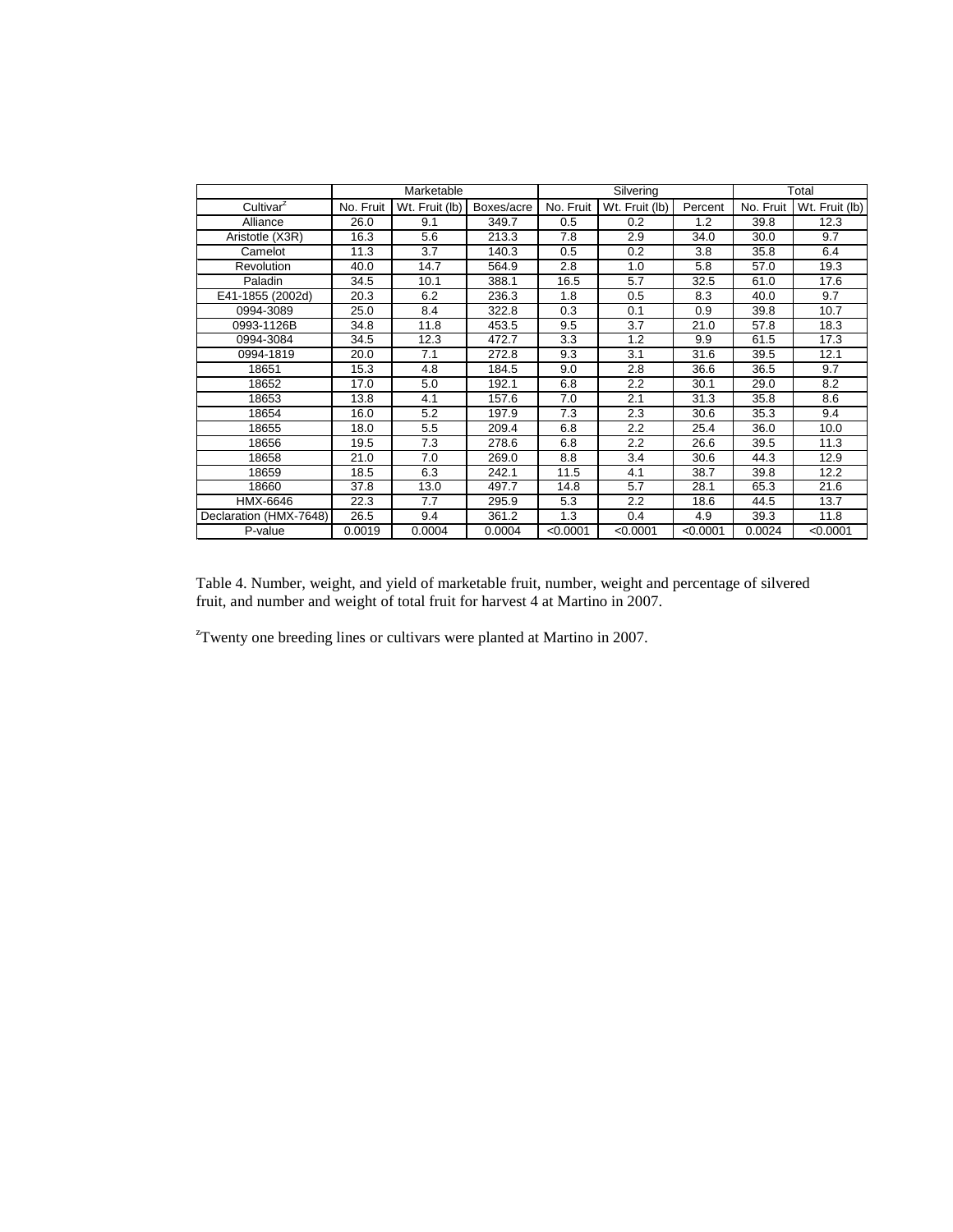|                        |           | Marketable     |            |           | Silvering      | Total   |           |                |
|------------------------|-----------|----------------|------------|-----------|----------------|---------|-----------|----------------|
| Cultivar <sup>2</sup>  | No. Fruit | Wt. Fruit (lb) | Boxes/acre | No. Fruit | Wt. Fruit (lb) | Percent | No. Fruit | Wt. Fruit (lb) |
| Alliance               | 2.3       | 0.7            | 27.9       | 0.0       | 0.0            | 0.0     | 14.8      | 2.9            |
| Aristotle (X3R)        | 30.3      | 10.0           | 382.4      | 9.8       | 3.8            | 26.3    | 56.3      | 17.7           |
| Camelot                | 13.3      | 5.1            | 196.0      | 1.0       | 0.4            | 2.0     | 28.3      | 7.6            |
| <b>Revolution</b>      | 24.3      | 8.6            | 330.5      | 2.3       | 1.1            | 6.6     | 47.8      | 15.1           |
| Paladin                | 28.8      | 9.6            | 368.9      | 13.0      | 5.5            | 29.2    | 51.0      | 17.2           |
| E41-1855 (2002d)       | 18.8      | 5.5            | 211.4      | 1.0       | 0.4            | 3.6     | 40.3      | 8.3            |
| 0994-3089              | 27.8      | 11.5           | 441.0      | 1.0       | 0.5            | 4.2     | 47.8      | 15.1           |
| 0993-1126B             | 20.3      | 7.5            | 288.2      | 4.8       | 2.0            | 13.3    | 35.3      | 11.4           |
| 0994-3084              | 19.5      | 7.2            | 276.7      | 3.0       | 1.2            | 14.5    | 36.5      | 11.3           |
| 0994-1819              | 13.5      | 5.2            | 197.9      | 11.5      | 5.6            | 38.9    | 42.0      | 15.0           |
| 18651                  | 25.3      | 8.2            | 315.1      | 10.3      | 3.9            | 32.8    | 46.5      | 13.3           |
| 18652                  | 31.5      | 11.0           | 422.7      | 12.3      | 5.1            | 28.8    | 60.0      | 19.5           |
| 18653                  | 6.5       | 2.0            | 75.9       | 3.5       | 1.3            | 30.2    | 22.5      | 6.1            |
| 18654                  | 13.8      | 4.3            | 163.3      | 6.0       | 2.4            | 41.9    | 27.8      | 7.9            |
| 18655                  | 18.3      | 6.7            | 255.6      | 5.3       | 2.3            | 26.2    | 39.8      | 12.2           |
| 18656                  | 11.3      | 3.8            | 144.1      | 5.5       | 2.2            | 28.9    | 35.3      | 10.2           |
| 18658                  | 34.3      | 12.4           | 474.6      | 6.8       | 2.7            | 16.7    | 49.8      | 16.5           |
| 18659                  | 7.8       | 3.1            | 117.2      | 5.8       | 1.1            | 47.4    | 32.0      | 6.3            |
| 18660                  | 27.5      | 10.8           | 415.0      | 5.3       | 2.4            | 17.3    | 40.8      | 15.2           |
| HMX-6646               | 12.5      | 4.4            | 167.2      | 1.5       | 0.6            | 5.9     | 26.8      | 6.3            |
| Declaration (HMX-7648) | 21.8      | 8.1            | 309.4      | 2.5       | 1.2            | 11.4    | 38.0      | 13.5           |
| P-value                | <b>NS</b> | ΝS             | <b>NS</b>  | 0.0067    | 0.0064         | 0.0023  | <b>NS</b> | <b>NS</b>      |

Table 5. Number, weight, and yield of marketable fruit, number, weight and percentage of silvered fruit, and number and weight of total fruit for harvest 5 at Martino in 2007.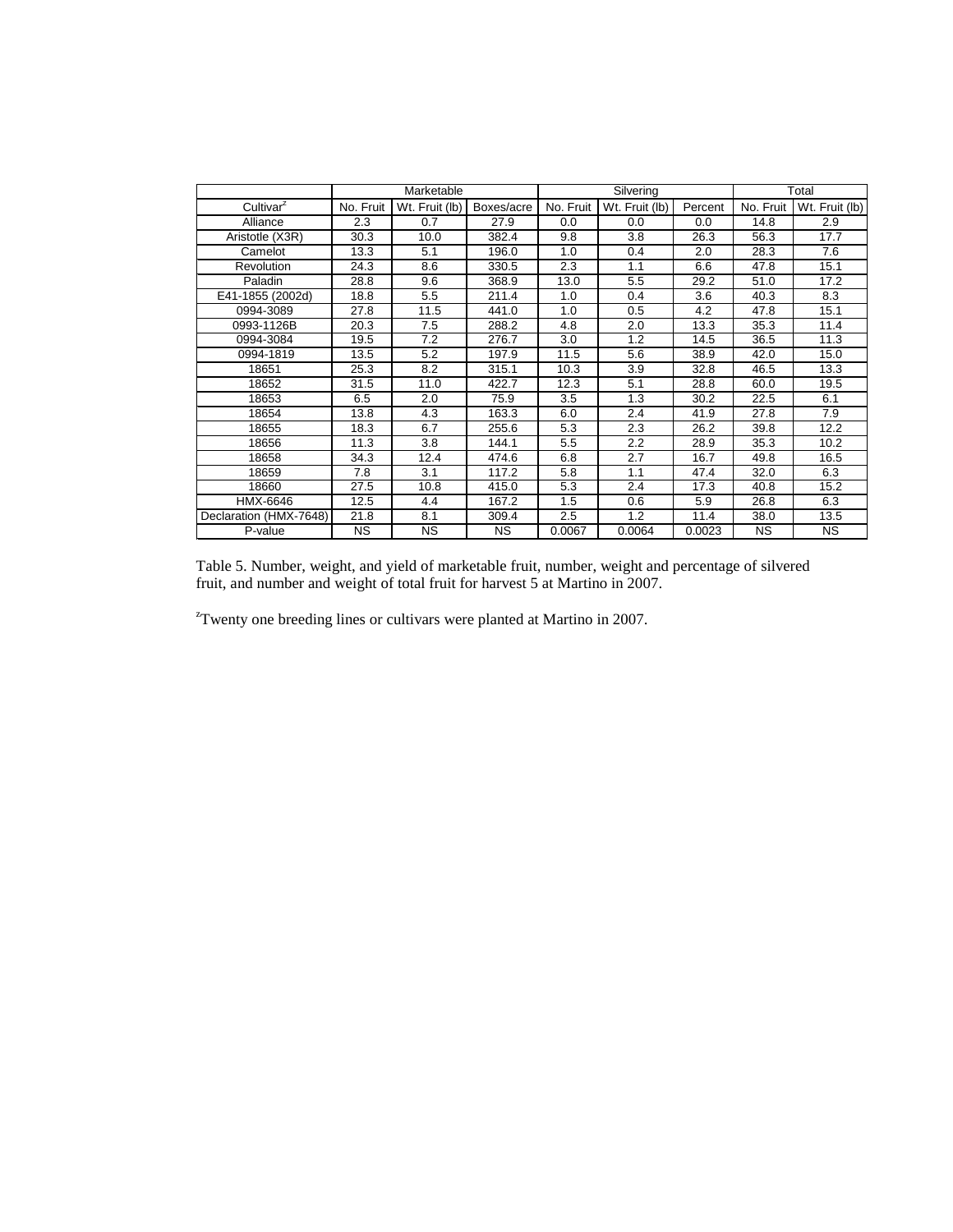|                        |           | Marketable     |            |           | Silvering      | Total     |           |                |
|------------------------|-----------|----------------|------------|-----------|----------------|-----------|-----------|----------------|
| Cultivar <sup>2</sup>  | No. Fruit | Wt. Fruit (lb) | Boxes/acre | No. Fruit | Wt. Fruit (lb) | Percent   | No. Fruit | Wt. Fruit (lb) |
| Alliance               | 0.0       | 0.0            | 0.0        | 0.0       | 0.0            | 0.0       | 6.0       | 0.3            |
| Aristotle (X3R)        | 0.0       | 0.0            | 0.0        | 0.0       | 0.0            | 0.0       | 11.5      | 1.2            |
| Camelot                | 0.0       | 0.0            | 0.0        | 0.0       | 0.0            | 0.0       | 6.0       | 0.3            |
| <b>Revolution</b>      | 1.3       | 0.6            | 21.1       | 0.0       | 0.0            | 0.0       | 14.8      | 2.2            |
| Paladin                | 3.0       | 1.0            | 36.5       | 1.5       | 0.5            | 26.3      | 16.3      | 3.4            |
| E41-1855 (2002d)       | 2.0       | 0.5            | 17.3       | 0.0       | 0.0            | 0.0       | 22.3      | 3.0            |
| 0994-3089              | 1.5       | 0.4            | 15.4       | 0.0       | 0.0            | 0.0       | 10.5      | 3.0            |
| 0993-1126B             | 2.3       | 0.7            | 26.9       | 0.3       | 0.1            | 2.5       | 12.0      | 2.4            |
| 0994-3084              | 0.8       | 0.2            | 7.7        | 0.0       | 0.0            | 0.0       | 8.0       | 1.1            |
| 0994-1819              | 1.0       | 0.3            | 11.5       | 0.3       | 0.1            | 25.0      | 18.0      | 2.4            |
| 18651                  | 2.8       | 0.7            | 25.0       | 1.0       | 0.3            | 15.3      | 20.8      | 2.0            |
| 18652                  | 1.3       | 0.3            | 11.5       | 0.0       | 0.0            | 0.0       | 17.5      | 3.0            |
| 18653                  | 0.5       | 0.2            | 5.8        | 0.3       | 0.1            | 12.5      | 13.0      | 1.1            |
| 18654                  | 4.5       | 1.5            | 57.6       | 1.0       | 0.3            | 4.8       | 16.5      | 4.0            |
| 18655                  | 0.0       | 0.0            | 0.0        | 0.0       | 0.0            | 0.0       | 3.3       | 0.3            |
| 18656                  | 0.0       | 0.0            | 0.0        | 0.0       | 0.0            | 0.0       | 8.5       | 1.3            |
| 18658                  | 3.5       | 1.0            | 37.5       | 0.3       | 0.1            | 2.5       | 19.0      | 4.0            |
| 18659                  | 0.0       | 0.0            | 0.0        | 0.0       | 0.0            | 0.0       | 2.0       | 0.2            |
| 18660                  | 2.5       | 0.7            | 25.0       | 0.0       | 0.0            | 0.0       | 18.3      | 3.4            |
| HMX-6646               | 1.8       | 0.6            | 21.1       | 0.0       | 0.0            | 0.0       | 6.5       | 1.3            |
| Declaration (HMX-7648) | 1.3       | 0.4            | 15.4       | 0.0       | 0.0            | 0.0       | 14.8      | 2.3            |
| P-value                | <b>NS</b> | <b>NS</b>      | <b>NS</b>  | <b>NS</b> | <b>NS</b>      | <b>NS</b> | <b>NS</b> | <b>NS</b>      |

Table 6. Number, weight, and yield of marketable fruit, number, weight and percentage of silvered fruit, and number and weight of total fruit for harvest 6 at Martino in 2007.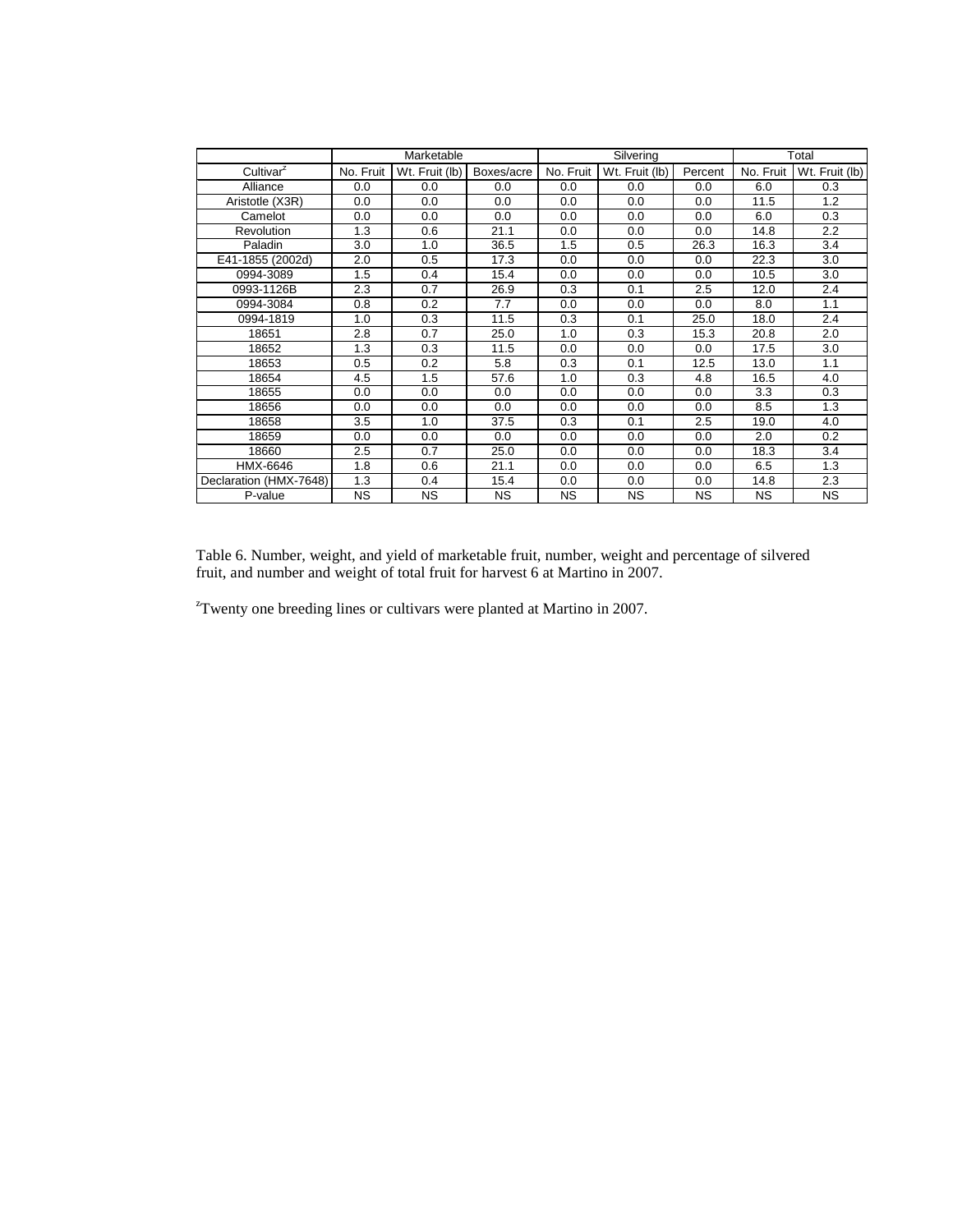|                        |           | Marketable     |            |           | Silvering      |         |           | Total          |               |
|------------------------|-----------|----------------|------------|-----------|----------------|---------|-----------|----------------|---------------|
| Cultivar <sup>z</sup>  | No. Fruit | Wt. Fruit (lb) | Boxes/acre | No. Fruit | Wt. Fruit (lb) | Percent | No. Fruit | Wt. Fruit (lb) | Total % Phyto |
| Alliance               | 10.5      | 3.8            | 146.2      | 0.1       | 0.0            | 0.4     | 17.8      | 5.2            | 97.2          |
| Aristotle (X3R)        | 13.3      | 5.0            | 190.6      | 3.0       | 1.1            | 12.1    | 23.2      | 7.4            | 33.3          |
| Camelot                | 8.6       | 3.4            | 131.9      | 0.3       | 0.1            | 6.5     | 17.7      | 4.6            | 100.0         |
| Revolution             | 17.0      | 6.6            | 253.2      | 1.1       | 0.5            | 5.9     | 28.0      | 9.3            | 27.8          |
| Paladin                | 17.0      | 5.7            | 218.5      | 6.1       | 2.2            | 24.4    | 29.0      | 9.0            | 2.8           |
| E41-1855 (2002d)       | 13.7      | 4.3            | 165.6      | 0.8       | 0.2            | 7.1     | 27.1      | 6.3            | 44.4          |
| 0994-3089              | 15.9      | 6.3            | 241.9      | 0.2       | 0.1            | 0.8     | 24.0      | 7.9            | 47.2          |
| 0993-1126B             | 15.3      | 5.8            | 224.2      | 3.2       | 1.3            | 12.2    | 24.6      | 8.3            | 22.2          |
| 0994-3084              | 14.3      | 5.4            | 209.2      | 1.6       | 0.6            | 12.0    | 25.9      | 7.8            | 44.4          |
| 0994-1819              | 12.0      | 5.0            | 190.1      | 4.5       | 1.8            | 22.8    | 25.4      | 8.6            | 25.0          |
| 18651                  | 12.8      | 4.6            | 177.1      | 4.0       | 1.4            | 22.9    | 24.5      | 7.0            | 55.6          |
| 18652                  | 13.8      | 4.7            | 179.4      | 3.7       | 1.4            | 15.8    | 25.1      | 7.5            | 27.8          |
| 18653                  | 8.8       | 3.3            | 126.5      | 2.4       | 0.8            | 16.8    | 20.7      | 5.7            | 58.3          |
| 18654                  | 10.5      | 3.9            | 151.6      | 2.8       | 1.0            | 16.2    | 22.2      | 6.5            | 44.4          |
| 18655                  | 10.8      | 3.9            | 148.1      | 2.9       | 1.0            | 19.0    | 20.0      | 6.1            | 69.4          |
| 18656                  | 9.3       | 3.6            | 136.8      | 2.8       | 1.0            | 18.9    | 21.3      | 6.4            | 55.6          |
| 18658                  | 14.5      | 5.4            | 208.0      | 3.2       | 1.2            | 13.8    | 26.5      | 8.4            | 13.9          |
| 18659                  | 9.3       | 3.7            | 141.2      | 3.9       | 1.2            | 24.1    | 20.3      | 6.2            | 86.1          |
| 18660                  | 16.8      | 6.5            | 251.4      | 4.3       | 1.7            | 19.3    | 28.4      | 9.7            | 0.0           |
| HMX-6646               | 11.3      | 4.1            | 159.1      | 1.4       | 0.5            | 7.9     | 21.0      | 6.3            | 80.6          |
| Declaration (HMX-7648) | 13.2      | 5.1            | 194.3      | 0.7       | 0.3            | 3.6     | 21.9      | 7.0            | 50.0          |
| P-value                | 0.0017    | < .0001        | < .0001    | < .0001   | < .0001        | < .0001 | < .0001   | < .0001        | < 0.0001      |

Table 7. Number, weight, and yield of marketable fruit; number, weight and percentage of silvered fruit; number and weight of total fruit; and percentage of phytophthora-infected plants for combined harvests at Martino in 2007.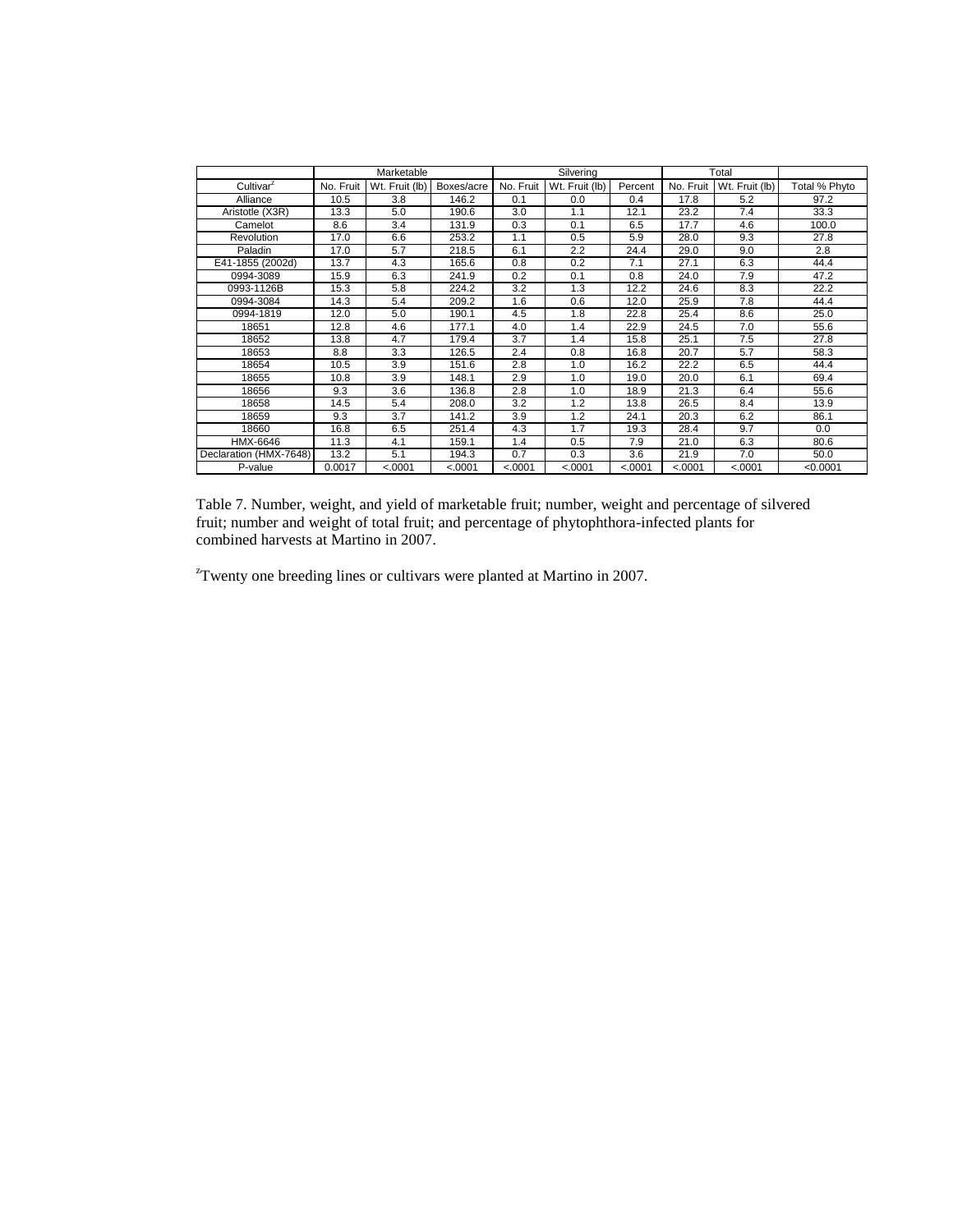|                        |           | Marketable     |            |           | Silvering      |         | Total     |                |
|------------------------|-----------|----------------|------------|-----------|----------------|---------|-----------|----------------|
| Cultivar <sup>z</sup>  | No. Fruit | Wt. Fruit (lb) | Boxes/acre | No. Fruit | Wt. Fruit (lb) | Percent | No. Fruit | Wt. Fruit (lb) |
| Alliance               | 41.8      | 14.3           | 547.6      | 0.0       | 0.0            | 0.0     | 50.5      | 15.4           |
| Aristotle (X3R)        | 15.8      | 5.2            | 199.8      | 0.3       | 0.1            | 1.1     | 17.0      | 5.5            |
| Camelot                | 17.0      | 5.8            | 221.0      | 1.5       | 0.3            | 9.2     | 23.5      | 7.0            |
| Revolution             | 27.5      | 10.3           | 395.8      | 0.3       | 0.1            | 0.7     | 32.0      | 11.1           |
| Paladin                | 31.3      | 9.7            | 370.8      | 6.5       | 2.1            | 17.1    | 43.5      | 12.9           |
| E41-1855 (2002d)       | 15.3      | 5.3            | 201.8      | 3.5       | 1.1            | 13.8    | 23.5      | 7.5            |
| 0994-3089              | 24.8      | 9.1            | 349.7      | 0.0       | 0.0            | 0.0     | 28.8      | 9.4            |
| 0993-1126B             | 27.0      | 10.3           | 393.9      | 5.5       | 1.9            | 15.2    | 36.0      | 13.1           |
| 0994-3084              | 30.0      | 9.8            | 376.6      | 0.8       | 0.2            | 2.5     | 32.5      | 10.3           |
| 0994-1819              | 22.5      | 7.0            | 269.0      | 1.8       | 0.6            | 5.6     | 31.0      | 8.8            |
| 18651                  | 30.0      | 10.0           | 382.4      | 6.3       | 2.1            | 20.6    | 42.8      | 13.6           |
| 18652                  | 23.0      | 7.4            | 282.5      | 7.0       | 2.2            | 18.3    | 35.5      | 10.7           |
| 18653                  | 18.0      | 6.5            | 247.9      | 3.5       | 1.1            | 22.2    | 26.8      | 8.9            |
| 18654                  | 28.5      | 9.9            | 380.4      | 4.8       | 1.7            | 14.5    | 38.8      | 12.8           |
| 18655                  | 19.0      | 6.8            | 259.4      | 1.8       | 0.6            | 6.4     | 25.8      | 8.0            |
| 18656                  | 29.5      | 9.8            | 376.6      | 8.0       | 2.4            | 21.1    | 42.8      | 13.3           |
| 18658                  | 22.3      | 7.7            | 2934.0     | 3.0       | 0.8            | 9.8     | 26.5      | 8.6            |
| 18659                  | 24.8      | 8.6            | 330.5      | 6.3       | 2.0            | 20.3    | 33.8      | 11.3           |
| 18660                  | 9.0       | 3.3            | 126.8      | 2.5       | 1.0            | 16.8    | 13.5      | 4.7            |
| HMX-6646               | 18.0      | 6.5            | 249.8      | 1.3       | 0.5            | 7.4     | 23.8      | 7.9            |
| Declaration (HMX-7648) | 30.3      | 12.0           | 461.1      | 0.3       | 0.2            | 0.9     | 37.3      | 14.1           |
| P-value                | 0.0277    | 0.0138         | 0.0138     | 0.0003    | 0.0014         | 0.0031  | 0.0094    | 0.007          |

Table 8. Number, weight, and yield of marketable fruit, number, weight and percentage of silvered fruit, and number and weight of total fruit for harvest 1 at RAREC in 2007.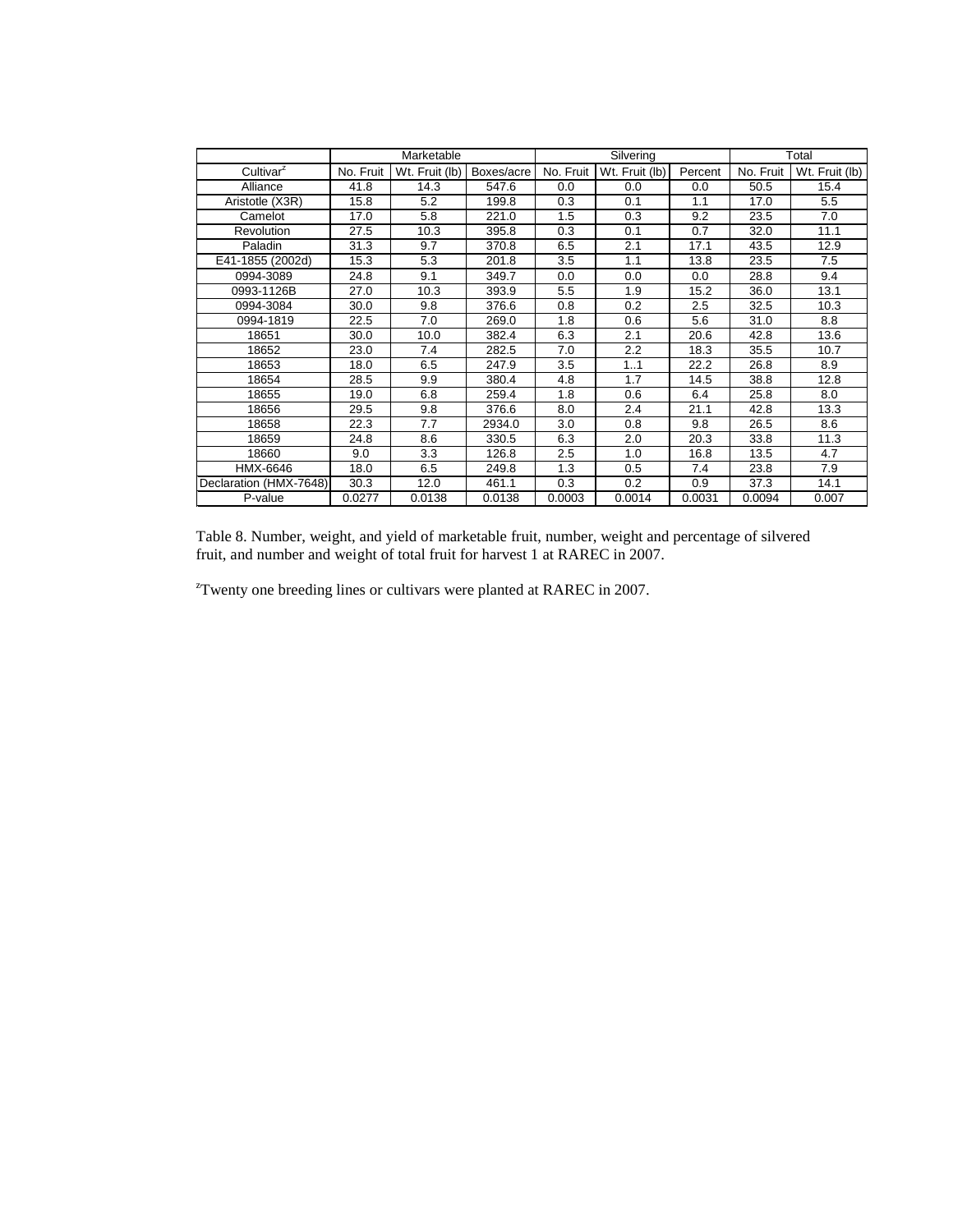|                        |           | Marketable     |            |           | Silvering      |         | Total     |                |
|------------------------|-----------|----------------|------------|-----------|----------------|---------|-----------|----------------|
| Cultivar <sup>2</sup>  | No. Fruit | Wt. Fruit (lb) | Boxes/acre | No. Fruit | Wt. Fruit (lb) | Percent | No. Fruit | Wt. Fruit (lb) |
| Alliance               | 45.5      | 19.7           | 757.0      | 0.0       | 0.0            | 0.0     | 54.8      | 20.9           |
| Aristotle (X3R)        | 53.5      | 20.0           | 766.7      | 4.5       | 1.9            | 7.5     | 63.0      | 22.8           |
| Camelot                | 42.5      | 15.2           | 582.2      | 1.5       | 0.7            | 3.2     | 56.8      | 17.4           |
| Revolution             | 46.0      | 17.8           | 682.1      | 0.3       | 0.1            | 0.7     | 51.8      | 19.3           |
| Paladin                | 36.8      | 14.1           | 539.9      | 11.5      | 4.4            | 24.2    | 51.8      | 19.2           |
| E41-1855 (2002d)       | 41.8      | 14.4           | 551.5      | 5.8       | 2.2            | 12.1    | 54.5      | 17.8           |
| 0994-3089              | 52.8      | 22.5           | 862.7      | 0.3       | 0.1            | 0.5     | 58.0      | 23.7           |
| 0993-1126B             | 24.5      | 10.4           | 399.7      | 12.5      | 5.6            | 25.7    | 40.8      | 16.7           |
| 0994-3084              | 51.5      | 19.7           | 755.1      | 2.5       | 0.9            | 4.4     | 57.3      | 21.3           |
| 0994-1819              | 47.0      | 19.2           | 735.9      | 4.3       | 2.0            | 8.2     | 57.0      | 22.3           |
| 18651                  | 36.8      | 14.1           | 539.9      | 11.3      | 4.9            | 20.0    | 52.3      | 19.6           |
| 18652                  | 23.8      | 9.5            | 365.1      | 9.5       | 3.8            | 21.3    | 35.3      | 13.8           |
| 18653                  | 42.0      | 16.4           | 630.2      | 4.3       | 1.7            | 10.0    | 54.3      | 20.0           |
| 18654                  | 47.0      | 18.8           | 722.5      | 7.0       | 3.1            | 13.3    | 62.5      | 24.3           |
| 18655                  | 47.8      | 17.6           | 674.4      | 7.0       | 2.8            | 12.2    | 69.8      | 22.5           |
| 18656                  | 23.5      | 10.5           | 401.6      | 6.3       | 2.9            | 15.7    | 36.5      | 14.8           |
| 18658                  | 40.0      | 16.8           | 643.7      | 11.5      | 4.9            | 22.6    | 56.8      | 22.9           |
| 18659                  | 23.0      | 10.0           | 382.4      | 9.8       | 4.0            | 23.2    | 40.5      | 15.6           |
| 18660                  | 39.8      | 16.6           | 637.9      | 5.8       | 2.3            | 10.7    | 48.3      | 19.4           |
| HMX-6646               | 44.3      | 17.1           | 655.2      | 5.8       | 2.6            | 10.8    | 59.5      | 20.8           |
| Declaration (HMX-7648) | 43.8      | 16.4           | 630.2      | 0.5       | 0.2            | 1.0     | 48.5      | 17.7           |
| P-value                | 0.0009    | 0.0019         | 0.0019     | 0.0007    | 0.0007         | 0.0003  | <b>NS</b> | <b>NS</b>      |

Table 9. Number, weight, and yield of marketable fruit, number, weight and percentage of silvered fruit, and number and weight of total fruit for harvest 2 at RAREC in 2007.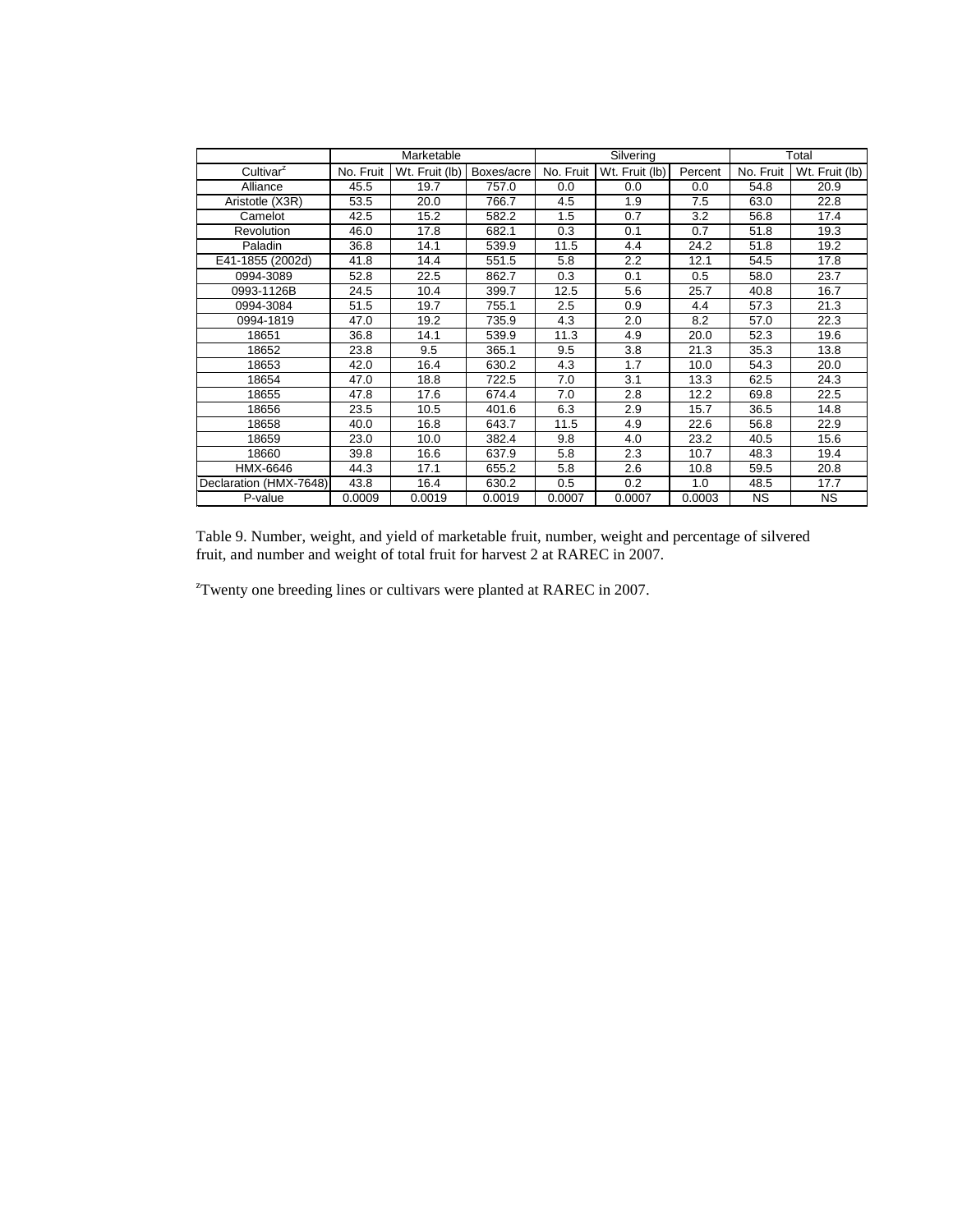|                        |           | Marketable     |            |           | Silvering      |         | Total     |                |
|------------------------|-----------|----------------|------------|-----------|----------------|---------|-----------|----------------|
| Cultivar <sup>2</sup>  | No. Fruit | Wt. Fruit (lb) | Boxes/acre | No. Fruit | Wt. Fruit (lb) | Percent | No. Fruit | Wt. Fruit (lb) |
| Alliance               | 25.8      | 9.6            | 367.0      | 0.3       | 0.1            | 1.4     | 43.5      | 14.0           |
| Aristotle (X3R)        | 38.5      | 14.5           | 555.3      | 2.3       | 0.9            | 5.2     | 52.0      | 17.9           |
| Camelot                | 26.8      | 10.0           | 384.3      | 0.5       | 0.3            | 3.6     | 44.8      | 13.3           |
| <b>Revolution</b>      | 28.8      | 10.4           | 397.7      | 0.0       | 0.0            | 0.0     | 49.0      | 14.8           |
| Paladin                | 27.5      | 11.1           | 424.6      | 6.5       | 2.4            | 18.1    | 45.8      | 16.2           |
| E41-1855 (2002d)       | 32.0      | 9.2            | 354.5      | 1.8       | 0.6            | 4.3     | 44.5      | 11.7           |
| 0994-3089              | 32.8      | 11.8           | 453.5      | 0.0       | 0.0            | 0.0     | 46.0      | 15.5           |
| 0993-1126B             | 26.8      | 11.1           | 426.6      | 8.3       | 3.6            | 23.1    | 42.0      | 16.8           |
| 0994-3084              | 48.8      | 18.3           | 703.2      | 0.5       | 0.2            | 1.1     | 58.8      | 20.8           |
| 0994-1819              | 38.3      | 14.7           | 563.0      | 2.3       | 1.1            | 6.7     | 49.3      | 18.4           |
| 18651                  | 23.3      | 8.1            | 309.4      | 7.0       | 2.6            | 24.2    | 36.8      | 11.9           |
| 18652                  | 31.8      | 9.9            | 378.5      | 7.8       | 1.4            | 19.7    | 49.3      | 13.1           |
| 18653                  | 33.0      | 10.1           | 387.2      | 3.0       | 1.2            | 13.2    | 52.5      | 14.9           |
| 18654                  | 22.5      | 9.8            | 374.4      | 4.5       | 2.1            | 15.7    | 32.3      | 13.6           |
| 18655                  | 14.8      | 4.8            | 184.5      | 2.0       | 0.8            | 16.7    | 29.8      | 7.7            |
| 18656                  | 21.8      | 8.1            | 309.4      | 5.3       | 1.9            | 19.3    | 37.8      | 12.1           |
| 18658                  | 20.8      | 8.2            | 313.2      | 6.3       | 2.7            | 21.8    | 35.8      | 13.5           |
| 18659                  | 28.8      | 12.2           | 468.8      | 4.8       | 1.9            | 14.0    | 42.5      | 16.5           |
| 18660                  | 36.8      | 13.1           | 503.4      | 2.8       | 1.1            | 7.3     | 49.8      | 16.8           |
| HMX-6646               | 33.8      | 13.7           | 524.6      | 0.3       | 0.1            | 1.1     | 47.3      | 17.3           |
| Declaration (HMX-7648) | 32.0      | 11.4           | 437.7      | 0.3       | 0.1            | 0.7     | 45.0      | 15.0           |
| P-value                | 0.0059    | 0.0147         | 0.0147     | < .0001   | < .0001        | < .0001 | <b>NS</b> | <b>NS</b>      |

Table 10. Number, weight, and yield of marketable fruit, number, weight and percentage of silvered fruit, and number and weight of total fruit for harvest 3 at RAREC in 2007.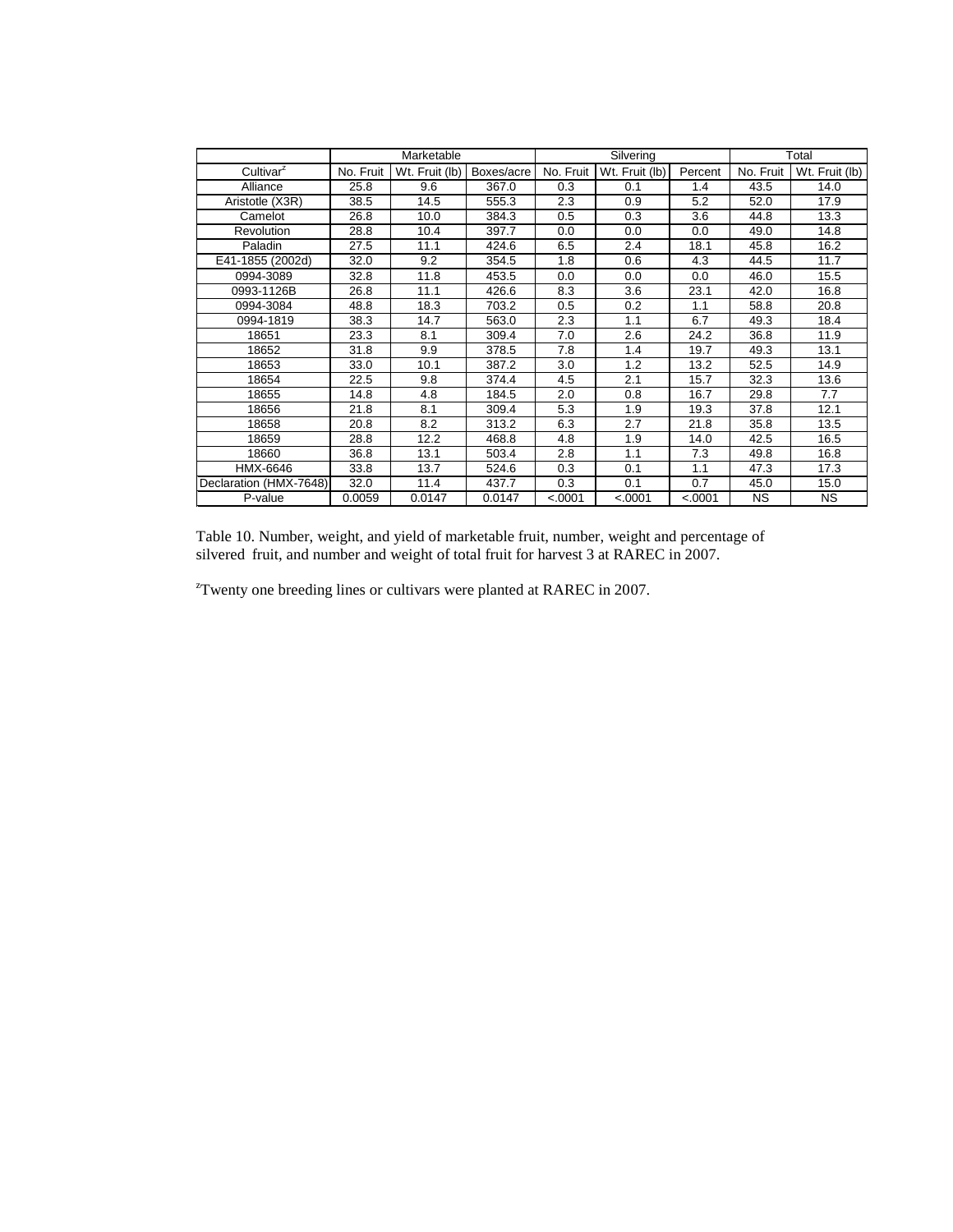|                        | Marketable |                |            |           | Silvering      |         | Total     |                |
|------------------------|------------|----------------|------------|-----------|----------------|---------|-----------|----------------|
| Cultivar <sup>2</sup>  | No. Fruit  | Wt. Fruit (lb) | Boxes/acre | No. Fruit | Wt. Fruit (lb) | Percent | No. Fruit | Wt. Fruit (lb) |
| Alliance               | 3.8        | 1.3            | 48.0       | 0.3       | 0.1            | 12.5    | 22.0      | 3.6            |
| Aristotle (X3R)        | 2.3        | 0.5            | 19.2       | 1.8       | 0.5            | 45.4    | 24.5      | 2.9            |
| Camelot                | 4.5        | 1.5            | 55.7       | 0.5       | 0.2            | 10.4    | 22.8      | 4.3            |
| Revolution             | 6.3        | 2.0            | 76.9       | 0.5       | 0.1            | 6.9     | 28.5      | 4.8            |
| Paladin                | 4.3        | 1.4            | 53.8       | 3.3       | 1.4            | 51.9    | 27.8      | 5.1            |
| E41-1855 (2002d)       | 11.0       | 2.9            | 111.4      | 0.3       | 0.1            | 25.0    | 50.0      | 7.5            |
| 0994-3089              | 8.0        | 2.9            | 109.5      | 0.0       | 0.0            | 0.0     | 39.3      | 6.8            |
| 0993-1126B             | 7.3        | 2.5            | 96.1       | 5.0       | 1.7            | 40.6    | 31.3      | 6.8            |
| 0994-3084              | 25.5       | 9.2            | 351.6      | 3.3       | 1.0            | 12.5    | 50.8      | 13.6           |
| 0994-1819              | 7.0        | 2.4            | 92.2       | 1.0       | 0.2            | 12.3    | 19.0      | 4.2            |
| 18651                  | 14.5       | 4.9            | 186.4      | 7.8       | 2.4            | 30.3    | 43.5      | 10.1           |
| 18652                  | 6.0        | 2.0            | 76.9       | 3.5       | 0.9            | 29.0    | 34.0      | 5.7            |
| 18653                  | 15.0       | 5.1            | 194.1      | 2.8       | 0.9            | 16.7    | 41.0      | 9.9            |
| 18654                  | 7.0        | 2.2            | 84.5       | 6.5       | 2.2            | 47.3    | 36.8      | 8.3            |
| 18655                  | 5.8        | 1.9            | 71.1       | 3.8       | 1.0            | 21.6    | 41.5      | 6.0            |
| 18656                  | 5.8        | 2.0            | 76.9       | 5.3       | 1.6            | 49.1    | 29.3      | 5.2            |
| 18658                  | 10.3       | 3.0            | 113.4      | 5.5       | 1.6            | 39.3    | 50.0      | 9.3            |
| 18659                  | 6.0        | 2.1            | 78.8       | 6.0       | 2.0            | 59.6    | 34.8      | 7.7            |
| 18660                  | 9.5        | 3.2            | 123.0      | 6.3       | 1.9            | 37.8    | 32.0      | 7.7            |
| HMX-6646               | 10.8       | 4.0            | 153.7      | 2.5       | 0.9            | 27.9    | 28.8      | 7.8            |
| Declaration (HMX-7648) | 17.8       | 5.4            | 207.5      | 0.3       | 0.1            | 1.0     | 60.3      | 11.4           |
| P-value                | 0.0006     | 0.0001         | 0.0001     | 0.0002    | 0.0009         | 0.0035  | 0.0013    | 0.0002         |

Table 11. Number, weight, and yield of marketable fruit, number, weight and percentage of silvered fruit, and number and weight of total fruit for harvest 4 at RAREC in 2007.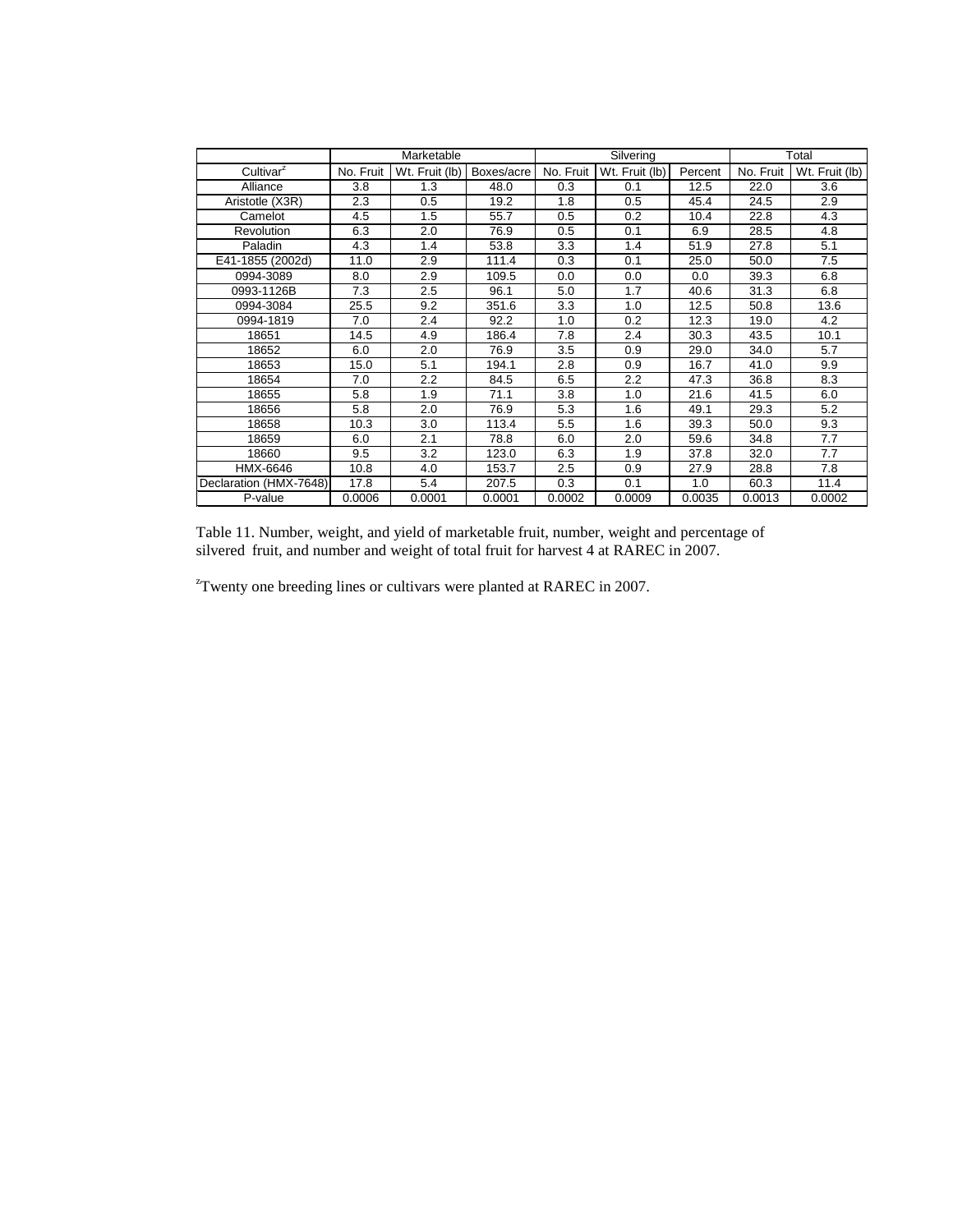|                        |           | Marketable     |            |           | Silvering      |         | Total     |                |
|------------------------|-----------|----------------|------------|-----------|----------------|---------|-----------|----------------|
| Cultivar <sup>z</sup>  | No. Fruit | Wt. Fruit (lb) | Boxes/acre | No. Fruit | Wt. Fruit (lb) | Percent | No. Fruit | Wt. Fruit (lb) |
| Alliance               | 21.5      | 6.5            | 249.8      | 2.0       | 0.6            | 6.1     | 23.5      | 11.1           |
| Aristotle (X3R)        | 8.5       | 2.6            | 98.0       | 15.5      | 4.6            | 47.0    | 24.0      | 9.9            |
| Camelot                | 10.0      | 3.1            | 119.1      | 1.3       | 0.5            | 9.4     | 11.3      | 6.7            |
| Revolution             | 24.8      | 7.1            | 272.8      | 5.5       | 1.6            | 13.2    | 30.3      | 13.8           |
| Paladin                | 26.0      | 6.6            | 251.7      | 34.5      | 10.1           | 56.5    | 60.5      | 23.9           |
| E41-1855 (2002d)       | 17.5      | 3.8            | 146.0      | 2.5       | 0.6            | 9.8     | 20.0      | 8.8            |
| 0994-3089              | 21.8      | 6.7            | 257.5      | 1.8       | 0.6            | 4.9     | 23.5      | 13.8           |
| 0993-1126B             | 29.8      | 7.5            | 286.3      | 24.8      | 7.4            | 43.9    | 54.5      | 20.2           |
| 0994-3084              | 45.5      | 14.5           | 555.3      | 7.5       | 2.4            | 15.0    | 53.0      | 22.4           |
| 0994-1819              | 37.5      | 11.7           | 447.7      | 18.3      | 6.1            | 31.8    | 55.8      | 21.1           |
| 18651                  | 31.8      | 9.6            | 368.9      | 13.8      | 4.2            | 38.3    | 45.5      | 19.9           |
| 18652                  | 37.3      | 11.5           | 441.9      | 20.8      | 6.9            | 34.8    | 58.0      | 25.8           |
| 18653                  | 12.0      | 3.2            | 123.0      | 5.3       | 1.6            | 33.1    | 17.3      | 9.0            |
| 18654                  | 31.0      | 10.3           | 393.9      | 27.8      | 8.1            | 45.8    | 58.8      | 23.6           |
| 18655                  | 14.5      | 3.7            | 140.3      | 6.5       | 1.9            | 15.1    | 21.0      | 9.0            |
| 18656                  | 25.8      | 7.5            | 288.2      | 22.5      | 7.2            | 44.6    | 48.3      | 18.7           |
| 18658                  | 29.8      | 9.5            | 363.2      | 22.0      | 6.7            | 44.4    | 51.8      | 21.5           |
| 18659                  | 11.8      | 3.5            | 132.6      | 19.3      | 5.7            | 71.9    | 31.0      | 14.4           |
| 18660                  | 24.5      | 7.3            | 280.5      | 24.3      | 8.0            | 49.8    | 48.8      | 19.4           |
| HMX-6646               | 26.0      | 8.0            | 305.5      | 5.5       | 1.6            | 15.6    | 31.5      | 12.5           |
| Declaration (HMX-7648) | 23.5      | 6.9            | 263.2      | 5.8       | 1.7            | 25.4    | 29.3      | 15.9           |
| P-value                | <b>NS</b> | <b>NS</b>      | ΝS         | < .0001   | < .0001        | < .0001 | 0.0423    | 0.0256         |

Table 12. Number, weight, and yield of marketable fruit, number, weight and percentage of silvered fruit, and number and weight of total fruit for harvest 5 at RAREC in 2007.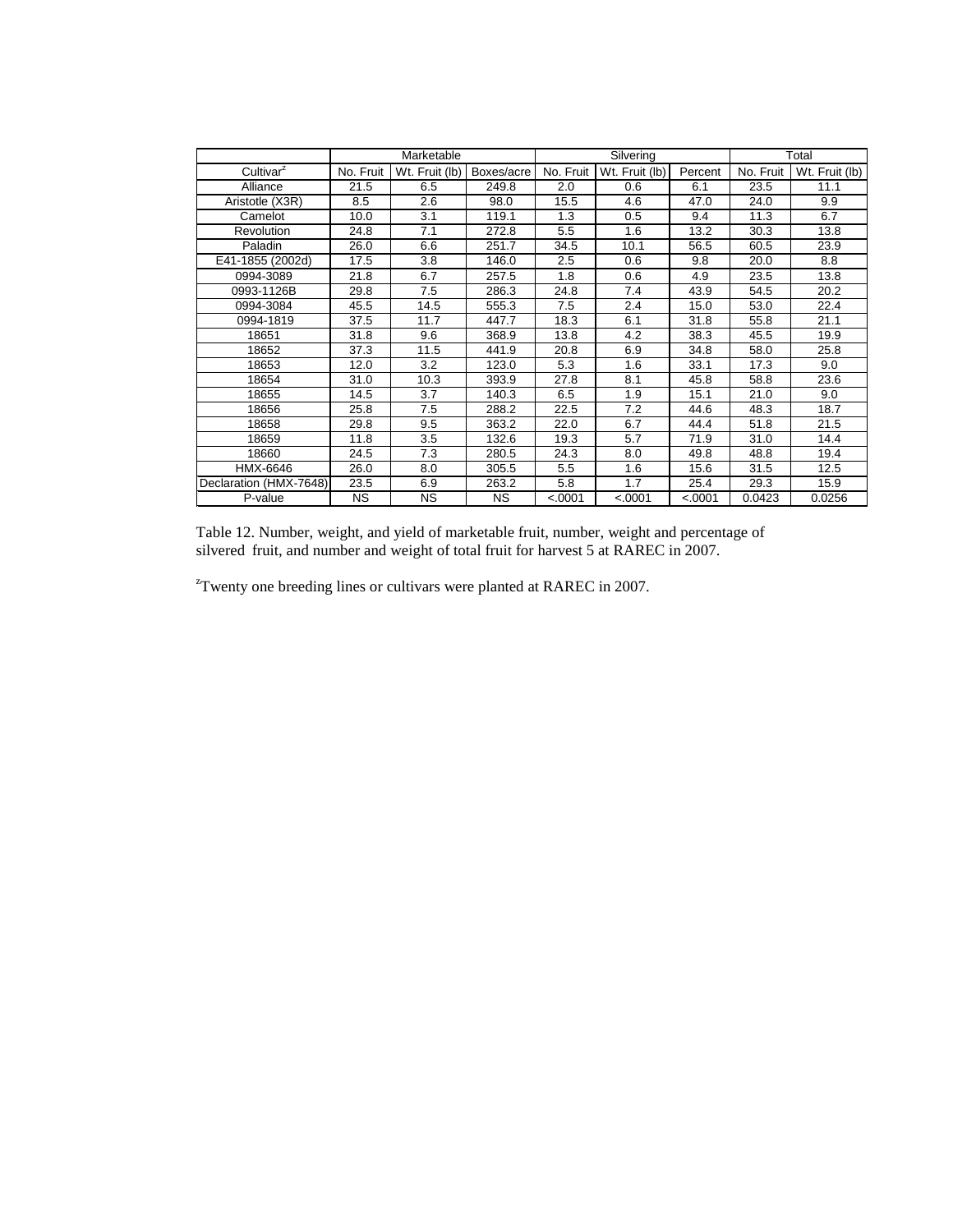|                        |           | Marketable     |            |           | Silvering      | Total   |           |                |  |
|------------------------|-----------|----------------|------------|-----------|----------------|---------|-----------|----------------|--|
| Cultivar <sup>2</sup>  | No. Fruit | Wt. Fruit (lb) | Boxes/acre | No. Fruit | Wt. Fruit (lb) | Percent | No. Fruit | Wt. Fruit (lb) |  |
| Alliance               | 9.0       | 2.8            | 107.6      | 5.8       | 0.0            | 0.0     | 9.5       | 2.9            |  |
| Aristotle (X3R)        | 4.5       | 1.5            | 55.7       | 0.3       | 0.1            | 1.6     | 5.5       | 1.7            |  |
| Camelot                | 4.8       | 1.4            | 51.9       | 0.0       | 0.0            | 0.0     | 6.8       | 1.8            |  |
| Revolution             | 14.8      | 4.8            | 184.5      | 0.0       | 0.0            | 0.0     | 16.0      | 5.1            |  |
| Paladin                | 35.0      | 9.7            | 372.8      | 0.0       | 1.8            | 9.4     | 44.3      | 12.0           |  |
| E41-1855 (2002d)       | 7.3       | 1.7            | 63.4       | 0.0       | 0.0            | 0.0     | 8.3       | 1.8            |  |
| 0994-3089              | 9.0       | 3.3            | 126.8      | 0.0       | 0.0            | 0.0     | 11.3      | 3.8            |  |
| 0993-1126B             | 26.0      | 9.0            | 343.9      | 5.3       | 2.1            | 11.4    | 34.0      | 11.6           |  |
| 0994-3084              | 26.0      | 7.8            | 297.8      | 0.8       | 0.3            | 3.2     | 29.0      | 8.6            |  |
| 0994-1819              | 28.0      | 9.9            | 378.5      | 4.8       | 1.9            | 14.4    | 38.5      | 12.7           |  |
| 18651                  | 18.8      | 5.7            | 217.1      | 0.0       | 0.0            | 0.0     | 20.3      | 6.0            |  |
| 18652                  | 16.5      | 5.2            | 199.8      | 1.3       | 0.4            | 5.2     | 19.8      | 6.0            |  |
| 18653                  | 4.3       | 1.0            | 38.4       | 0.8       | 0.2            | 12.8    | 8.0       | 1.6            |  |
| 18654                  | 31.5      | 9.7            | 372.8      | 4.0       | 1.4            | 13.6    | 37.0      | 11.4           |  |
| 18655                  | 1.5       | 0.5            | 19.2       | 0.0       | 0.0            | 0.0     | 2.8       | 0.7            |  |
| 18656                  | 10.3      | 3.0            | 113.4      | 1.3       | 0.5            | 5.8     | 15.5      | 3.8            |  |
| 18658                  | 22.0      | 6.1            | 232.5      | 0.5       | 0.2            | 1.7     | 26.3      | 6.8            |  |
| 18659                  | 9.5       | 3.0            | 113.4      | 1.5       | 0.7            | 6.9     | 12.5      | 4.0            |  |
| 18660                  | 30.5      | 10.6           | 407.3      | 5.3       | 2.2            | 11.7    | 38.0      | 13.4           |  |
| HMX-6646               | 15.8      | 4.7            | 180.6      | 0.3       | 0.1            | 0.5     | 18.0      | 5.1            |  |
| Declaration (HMX-7648) | 7.8       | 2.5            | 94.2       | 0.0       | 0.0            | 0.0     | 8.5       | 2.6            |  |
| P-value                | 0.0233    | 0.0307         | 0.0307     | 0.0029    | 0.0069         | 0.0032  | 0.0158    | 0.0131         |  |

Table 13. Number, weight, and yield of marketable fruit, number, weight and percentage of silvered fruit, and number and weight of total fruit for harvest 6 at RAREC in 2007.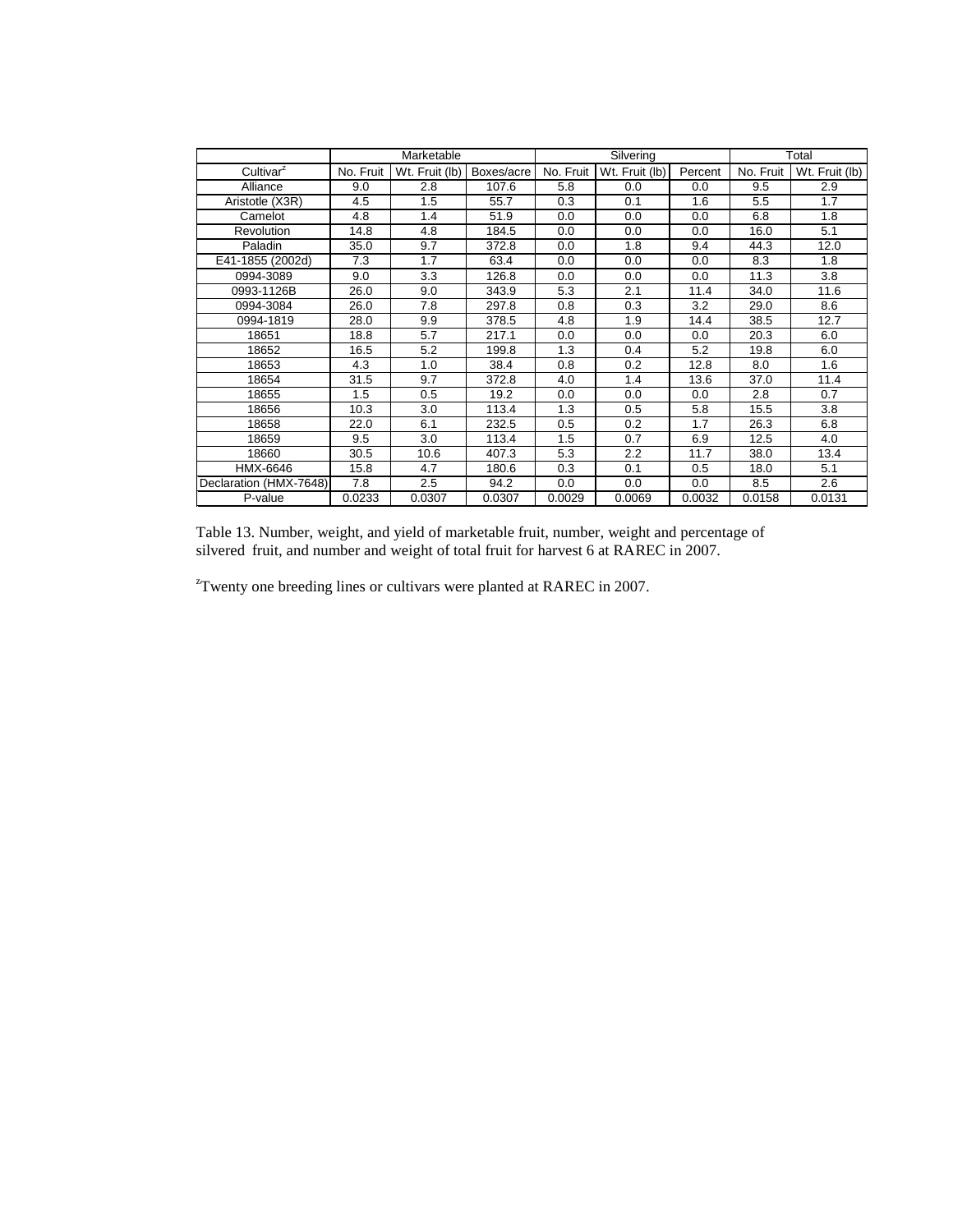|                        |              | Marketable     |            |           | Silvering      |         | Total     |                |              |  |
|------------------------|--------------|----------------|------------|-----------|----------------|---------|-----------|----------------|--------------|--|
| Cultivar <sup>z</sup>  | No. Fruit    | Wt. Fruit (lb) | Boxes/acre | No. Fruit | Wt. Fruit (lb) | Percent | No. Fruit | Wt. Fruit (lb) | Total %Phyto |  |
| Alliance               | 24.5         | 9.0            | 346.2      | 0.4       | 0.1            | 3.3     | 34.0      | 11.3           | 73.6         |  |
| Aristotle (X3R)        | 20.5         | 7.4            | 282.5      | 4.1       | 1.3            | 18.0    | 31.0      | 10.1           | 27.8         |  |
| Camelot                | 17.6         | 6.1            | 235.7      | 0.9       | 0.3            | 6.0     | 27.6      | 8.4            | 83.3         |  |
| <b>Revolution</b>      | 24.7         | 8.7            | 335.0      | 1.1       | 0.3            | 3.6     | 34.6      | 11.5           | 44.4         |  |
| Paladin                | 26.8         | 8.7            | 335.6      | 11.3      | 3.7            | 29.5    | 45.6      | 14.9           | 1.4          |  |
| E41-1855 (2002d)       | 20.8         | 6.2            | 238.1      | 2.3       | 0.7            | 10.8    | 34.5      | 9.2            | 45.9         |  |
| 0994-3089              | 24.8         | 9.4            | 359.9      | 0.3       | 0.1            | 0.9     | 34.5      | 12.2           | 31.9         |  |
| 0993-1126B             | 23.5         | 8.4            | 324.4      | 10.2      | 3.7            | 26.6    | 39.8      | 14.2           | 22.2         |  |
| 0994-3084              | 37.9         | 13.2           | 506.6      | 2.5       | 0.8            | 6.5     | 46.8      | 16.2           | 8.3          |  |
| 0994-1819              | 30.0         | 10.8           | 414.4      | 5.4       | 2.0            | 13.2    | 41.8      | 14.6           | 11.1         |  |
| 18651                  | 25.8         | 8.7            | 334.0      | 7.7       | 2.7            | 22.2    | 40.2      | 13.5           | 27.2         |  |
| 18652                  | 23.0         | 7.6            | 290.8      | 8.3       | 2.6            | 21.4    | 38.6      | 12.5           | 21.8         |  |
| 18653                  | 20.7         | 7.0            | 270.1      | 3.3       | 1.1            | 18.0    | 33.3      | 10.7           | 95.8         |  |
| 18654                  | 27.9<br>10.1 |                | 388.1      | 9.1       | 3.1            | 25.0    | 44.3      | 15.6           | 5.6          |  |
| 18655                  | 17.2         | 5.9            | 224.8      | 3.5       | 1.2            | 12.0    | 31.8      | 9.0            | 97.2         |  |
| 18656                  | 19.4         | 6.8            | 261.0      | 8.1       | 2.7            | 25.9    | 35.0      | 11.3           | 60.8         |  |
| 18658                  | 24.2         | 8.5            | 326.6      | 8.1       | 2.8            | 23.3    | 41.2      | 13.7           | 6.9          |  |
| 18659                  | 17.3         | 6.5            | 251.0      | 7.9       | 2.7            | 32.7    | 32.5      | 11.6           | 5.6          |  |
| 18660                  | 25.0         | 9.0            | 346.5      | 7.8       | 2.7            | 22.4    | 38.4      | 13.5           | 16.7         |  |
| HMX-6646               | 24.8         | 9.0            | 344.9      | 2.6       | 1.0            | 10.6    | 34.8      | 11.9           | 63.9         |  |
| Declaration (HMX-7648) | 25.8         | 9.1            | 349.0      | 1.2       | 0.4            | 4.8     | 38.1      | 12.8           | 31.9         |  |
| P-value                | < .0001      | < .0001        | < .0001    | < .0001   | < .0001        | < .0001 | 0.0112    | < .0001        | < 0.0001     |  |

Table 14. Number, weight, and yield of marketable fruit; number, weight and percentage of silvered fruit; number and weight of total fruit; and percentage of phytophthora-infected plants for combined harvests at RAREC in 2007.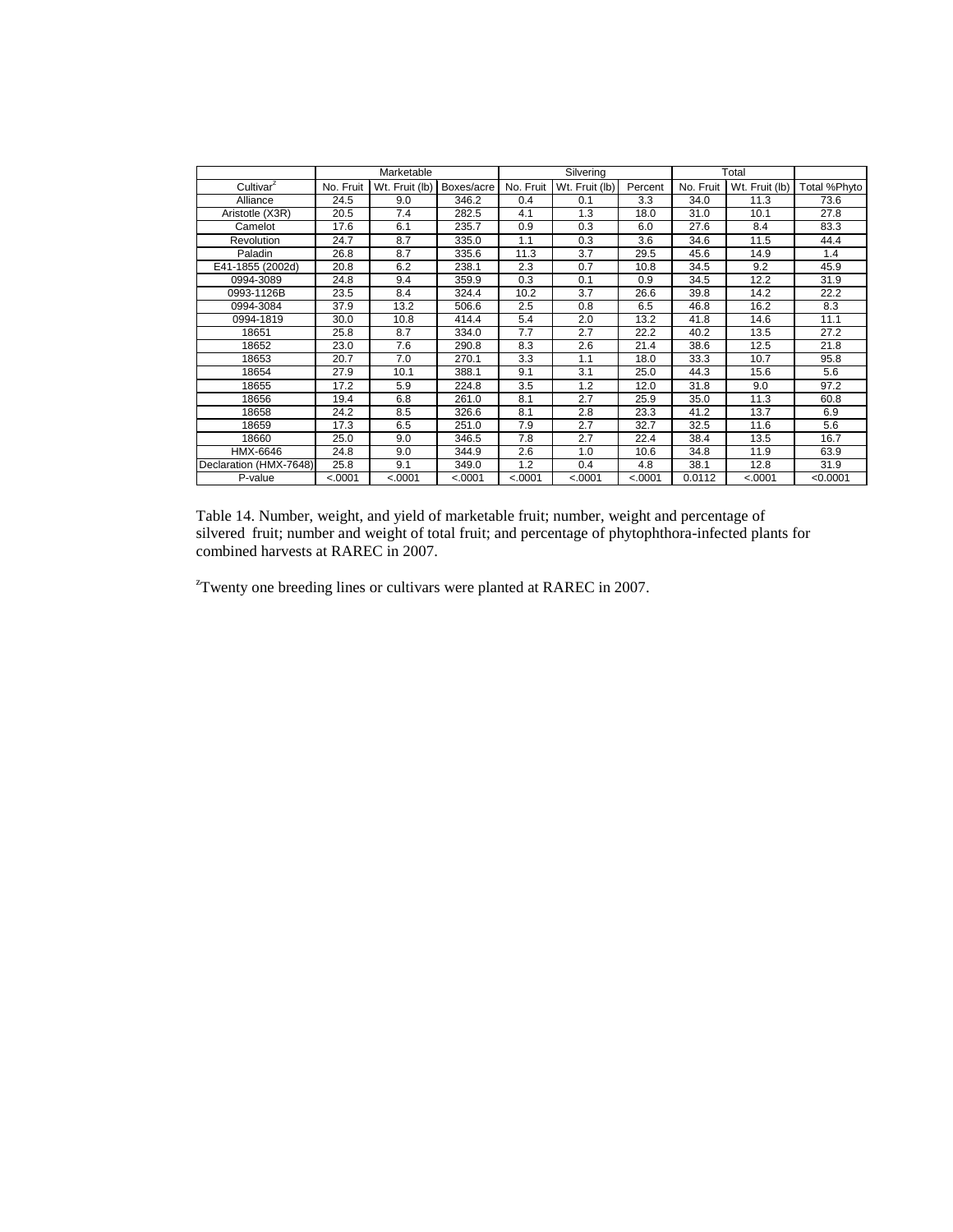| Cultivar               |   |   |   |                |   | Color <sup>z</sup> Shape <sup>y</sup> Smoothness <sup>x</sup> Gloss <sup>w</sup> Uniformity <sup>y</sup> Length and width Shoulder recess <sup>t</sup> No. silver <sup>s</sup> No. lobes <sup>r</sup> |                |                |                  |
|------------------------|---|---|---|----------------|---|-------------------------------------------------------------------------------------------------------------------------------------------------------------------------------------------------------|----------------|----------------|------------------|
| Alliance               | 5 | 5 | 4 | 5              | 8 | 0.84                                                                                                                                                                                                  | 4              | $\Omega$       | 3.4              |
| Aristotle (X3R)        | 5 | 5 | 3 | 5              | 5 | 1.13                                                                                                                                                                                                  | 3              | 5              | 3.5              |
| Camelot                | 5 | 6 | 5 | 5              | 4 | 1.10                                                                                                                                                                                                  | 5              | 1              | 3.3              |
| Revolution             | 7 | 4 | 5 | 5              | 7 | 0.92                                                                                                                                                                                                  | 6              | 1              | 3.5              |
| Paladin                | 6 | 5 | 4 | 5              | 4 | 0.96                                                                                                                                                                                                  | $\overline{2}$ | 3              | 3.6              |
| E41-1855 (2002d)       | 8 | 5 | 4 | 5              | 4 | 1.00                                                                                                                                                                                                  | 1              | $\Omega$       | 3.3              |
| 0994-3089              | 1 | 6 | 4 | 7              | 5 | 1.11                                                                                                                                                                                                  | 8              | 0              | 3.3              |
| 0993-1126B             | 4 | 6 | 5 | $\overline{7}$ | 5 | 1.16                                                                                                                                                                                                  |                | 3              | 3.3              |
| 0994-3084              | 1 | 5 | 5 | 8              | 6 | 1.02                                                                                                                                                                                                  | 4              | $\Omega$       | 3.1              |
| 0994-1819              | 1 | 6 | 4 | 7              | 6 | 1.03                                                                                                                                                                                                  | 3              | $\Omega$       | 3.4              |
| 18651                  | 1 | 5 | 6 | 8              | 7 | 1.02                                                                                                                                                                                                  | $\overline{2}$ | $\Omega$       | 3.7              |
| 18652                  | 3 | 5 | 6 | 5              | 8 | 0.96                                                                                                                                                                                                  |                | 6              | 3.4              |
| 18653                  | 4 | 5 | 5 | 5              | 6 | 1.00                                                                                                                                                                                                  | 2              | $\Omega$       | 3.5              |
| 18654                  | 3 | 6 | 6 | 5              | 8 | 1.08                                                                                                                                                                                                  |                | 6              | 3.3              |
| 18655                  | 3 | 6 | 7 | 5              | 5 | 1.09                                                                                                                                                                                                  | $\overline{2}$ | $\overline{2}$ | 3.6              |
| 18656                  | 4 | 6 | 6 | 5              | 4 | 1.11                                                                                                                                                                                                  | 3              | 5              | 3.5              |
| 18658                  | 4 | 6 | 5 | 5              | 4 | 1.07                                                                                                                                                                                                  | 3              | 5              | 3.1              |
| 18659                  | 4 | 6 | 6 | 5              | 5 | 1.10                                                                                                                                                                                                  | 5              | 5              | 3.3              |
| 18660                  | 5 | 6 | 5 | 5              | 5 | 1.04                                                                                                                                                                                                  | 3              | 4              | 3.7              |
| HMX-6646               | 3 | 4 | 6 | 5              | 8 | 1.05                                                                                                                                                                                                  | 4              | 1              | $\overline{3.7}$ |
| Declaration (HMX-7648) | 4 | 4 | 4 | 5              | 6 | 0.90                                                                                                                                                                                                  | 3              | $\Omega$       | 3.1              |

z fruit color ratings: 1 = dark green, 3 = medium dark green, 5 = medium green, 7 = medium light green, 9 = slight green

<sup>y</sup>fruit shape ratings: 1 = linear, 2 = round, 3 = oblate, 4 = blocky, 5 = conical blunt, 6 = conical elongated

 $x$ fruit smoothness ratings:  $1 =$  rough,  $9 =$  smooth

"fruit gloss ratings:  $1 =$  dull,  $9 =$  shiny

<sup>v</sup>uniformity ratings:  $1 = not$  uniform,  $5 =$  medium uniform,  $9 =$  uniform

<sup>u</sup>length and width is a ratio calculated as an average of four length ratings (in cm) from each replication divided by four width ratings (in cm) from each replication

 $t$ shoulder recess ratings: 1 = none, 5 = medium, 9 = deep

<sup>s</sup>the number of fruit out of ten that had silvering

<sup>r</sup>the number of lobes when fruit is cut in half

Table 15. Pepper characteristics of ten randomly selected fruit from twenty one breeding lines or cultivars at RAREC in 2007.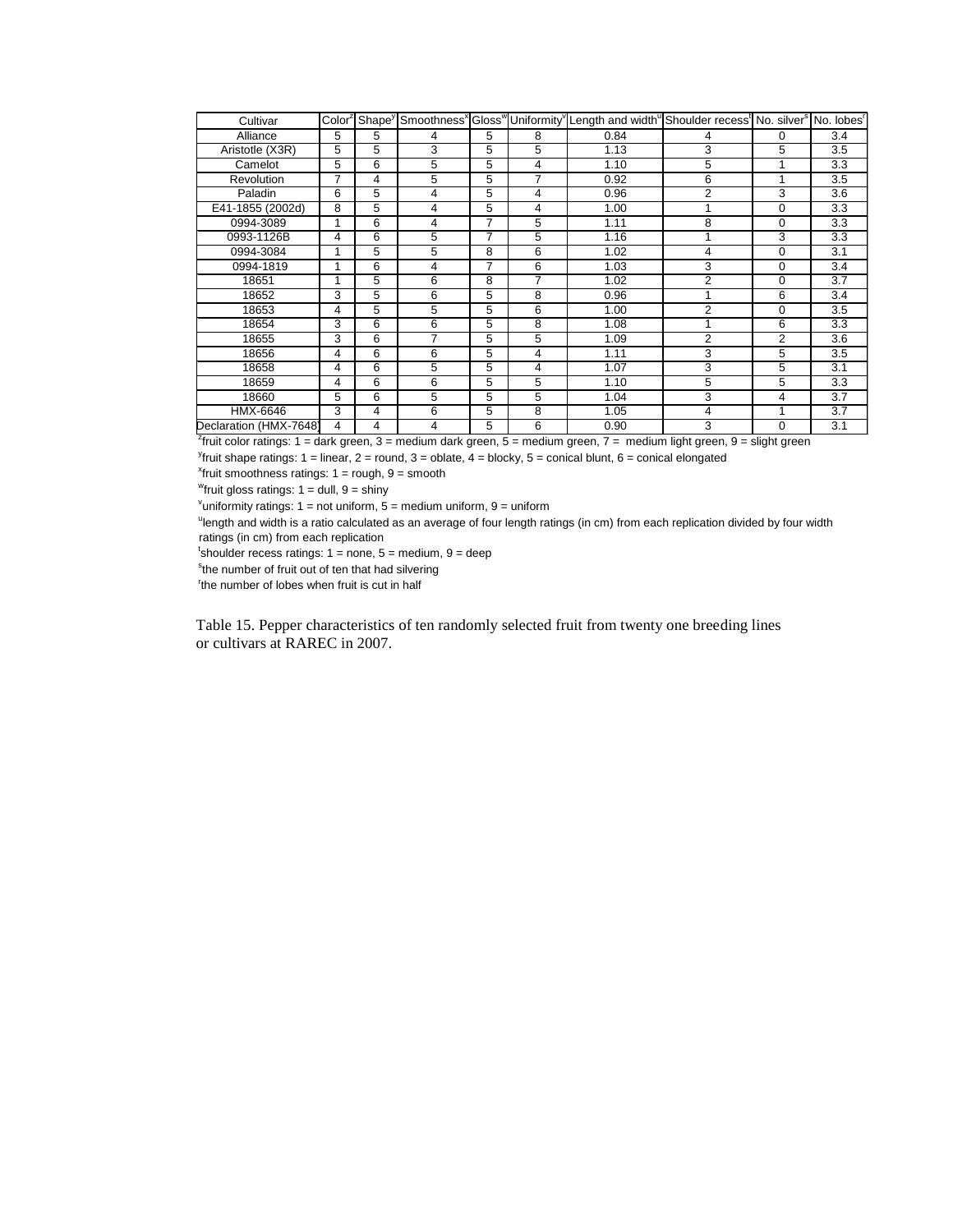| CV/BL            | 12-Jun    | 18-Jun    | 25-Jun    | 2-Jul | 9-Jul | 16-Jul | 23-Jul   | 30-Jul | 7-Aug    | 14-Aug | 22-Aug   | 27-Aug | 3-Sep  | 10-Sep | 18-Sep   | 25-Sep   | 5-Oct    | 9-Oct    | 23-Oct   |
|------------------|-----------|-----------|-----------|-------|-------|--------|----------|--------|----------|--------|----------|--------|--------|--------|----------|----------|----------|----------|----------|
| Alliance         | 1.4       | 1.4       | 1.4       | 5.6   | 11.1  | 11.1   | 11.1     | 12.5   | 23.6     | 27.8   | 31.9     | 47.2   | 54.2   | 58.3   | 62.5     | 65.3     | 68.1     | 68.1     | 73.6     |
| Aristotle (X3R)  | 1.4       | 0.0       | 0.0       | 1.4   | 2.8   | 2.8    | 2.8      | 2.8    | 4.2      | 6.9    | 9.7      | 20.8   | 22.2   | 25.0   | 25.0     | 26.4     | 27.8     | 27.8     | 27.8     |
| Camelot          | 1.4       | 1.4       | 1.4       | 9.7   | 12.5  | 16.7   | 18.1     | 22.2   | 30.6     | 34.7   | 38.9     | 52.8   | 56.9   | 63.9   | 68.1     | 70.8     | 73.6     | 75.0     | 83.3     |
| Revolution       | 0.0       | 1.5       | 1.5       | 2.8   | 2.8   | 2.8    | 4.2      | 5.6    | 9.7      | 13.9   | 15.3     | 23.6   | 25.0   | 27.8   | 34.7     | 36.1     | 37.5     | 38.9     | 44.4     |
| Paladin          | 0.0       | 0.0       | 0.0       | 0.0   | 0.0   | 0.0    | 0.0      | 0.0    | 0.0      | 0.0    | 0.0      | 0.0    | 0.0    | 4.2    | 0.0      | 1.4      | 1.4      | 1.4      | 1.4      |
| E41-1855 (2002d) | 0.0       | 0.0       | 0.0       | 1.5   | 4.2   | 5.6    | 5.6      | 9.7    | 6.9      | 11.1   | 9.7      | 15.3   | 18.1   | 27.8   | 27.8     | 32.0     | 32.0     | 33.4     | 45.9     |
| 0994-3089        | 1.4       | 1.4       | 1.4       | 1.4   | 2.8   | 4.2    | 4.2      | 8.3    | 8.3      | 8.3    | 9.7      | 12.5   | 15.3   | 16.7   | 20.8     | 25.0     | 26.4     | 27.8     | 31.9     |
| 0993-1126B       | 0.0       | 0.0       | 0.0       | 0.0   | 0.0   | 0.0    | 1.5      | 5.6    | 8.3      | 6.9    | 6.9      | 8.3    | 16.7   | 12.5   | 12.5     | 11.1     | 12.5     | 12.5     | 22.2     |
| 0994-3084        | 0.0       | 0.0       | 0.0       | 0.0   | 0.0   | 0.0    | 0.0      | 1.4    | 1.4      | 1.4    | 1.4      | 1.4    | 1.4    | 2.8    | 2.8      | 4.2      | 4.2      | 4.2      | 8.3      |
| 0994-1819        | 0.0       | 0.0       | 0.0       | 0.0   | 1.4   | 1.4    | 1.4      | 1.4    | 1.4      | 4.2    | 4.2      | 6.9    | 6.9    | 8.3    | 8.3      | 9.7      | 9.7      | 9.7      | 11.1     |
| 18651            | 1.4       | 0.0       | 0.0       | 0.0   | 1.4   | 1.4    | 2.8      | 4.2    | 5.6      | 6.9    | 5.6      | 8.3    | 12.5   | 16.7   | 22.2     | 23.6     | 25.0     | 26.4     | 27.2     |
| 18652            | 2.8       | 2.8       | 0.0       | 0.0   | 1.4   | 1.4    | 1.4      | 1.4    | 1.4      | 1.4    | 2.8      | 4.3    | 4.3    | 13.2   | 14.6     | 16.0     | 16.0     | 16.0     | 21.8     |
| 18653            | 0.0       | 0.0       | 0.0       | 0.0   | 0.0   | 0.0    | 0.0      | 0.0    | 0.0      | 0.0    | 2.8      | 18.1   | 37.5   | 45.8   | 55.6     | 63.9     | 70.8     | 76.4     | 95.8     |
| 18654            | 0.0       | 0.0       | 0.0       | 0.0   | 0.0   | 0.0    | 0.0      | 2.8    | 1.4      | 1.4    | 0.0      | 1.4    | 4.2    | 6.9    | 5.6      | 4.2      | 5.6      | 5.6      | 5.6      |
| 18655            | 2.8       | 0.0       | 0.0       | 2.8   | 8.4   | 12.7   | 20.8     | 22.2   | 23.6     | 33.3   | 37.5     | 48.6   | 56.9   | 61.1   | 7.8      | 83.3     | 88.9     | 88.9     | 97.2     |
| 18656            | 1.4       | 1.4       | 0.0       | 1.4   | 1.4   | 1.4    | 2.8      | 2.8    | 4.2      | 6.9    | 18.1     | 26.4   | 17.3   | 39.6   | 44.0     | 44.0     | 48.3     | 51.1     | 60.8     |
| 18658            | 1.4       | 2.8       | 0.0       | 0.0   | 0.0   | 0.0    | 1.4      | 2.9    | 5.6      | 5.6    | 5.6      | 1.4    | 1.4    | 4.2    | 8.5      | 7.0      | 7.0      | 7.0      | 6.9      |
| 18659            | 0.0       | 0.0       | 0.0       | 0.0   | 0.0   | 0.0    | 1.4      | 4.2    | 4.2      | 9.7    | 9.7      | 25.0   | 26.4   | 38.9   | 40.3     | 45.8     | 47.2     | 47.2     | 5.6      |
| 18660            | 0.0       | 0.0       | 0.0       | 0.0   | 0.0   | 0.0    | 0.0      | 1.4    | 0.0      | 0.0    | 0.0      | 4.2    | 4.2    | 4.2    | 6.9      | 12.5     | 12.5     | 12.5     | 16.7     |
| HMX-6646         | 2.8       | 0.0       | 1.5       | 1.4   | 2.9   | 5.9    | 8.3      | 8.3    | 15.3     | 16.7   | 19.4     | 36.1   | 38.9   | 43.1   | 43.1     | 44.4     | 51.4     | 54.2     | 63.9     |
| Declaration      | 0.0       | 0.0       | 0.0       | 0.0   | 0.0   | 0.0    | 0.0      | 1.4    | 1.4      | 1.4    | 1.4      | 4.2    | 18.1   | 6.9    | 11.1     | 11.1     | 11.1     | 16.7     | 31.9     |
| P-value          | <b>NS</b> | <b>NS</b> | <b>NS</b> | 0.026 | 0.014 | 0.001  | < 0.0001 | 0.0006 | < 0.0001 | 0.0001 | < 0.0001 | 0.0018 | 0.0029 | 0.0013 | < 0.0001 | < 0.0001 | < 0.0001 | < 0.0001 | < 0.0001 |

Table 16. The percentage of dead plants for each cultivar or breeding line on nineteen rating dates at RAREC in 2007.